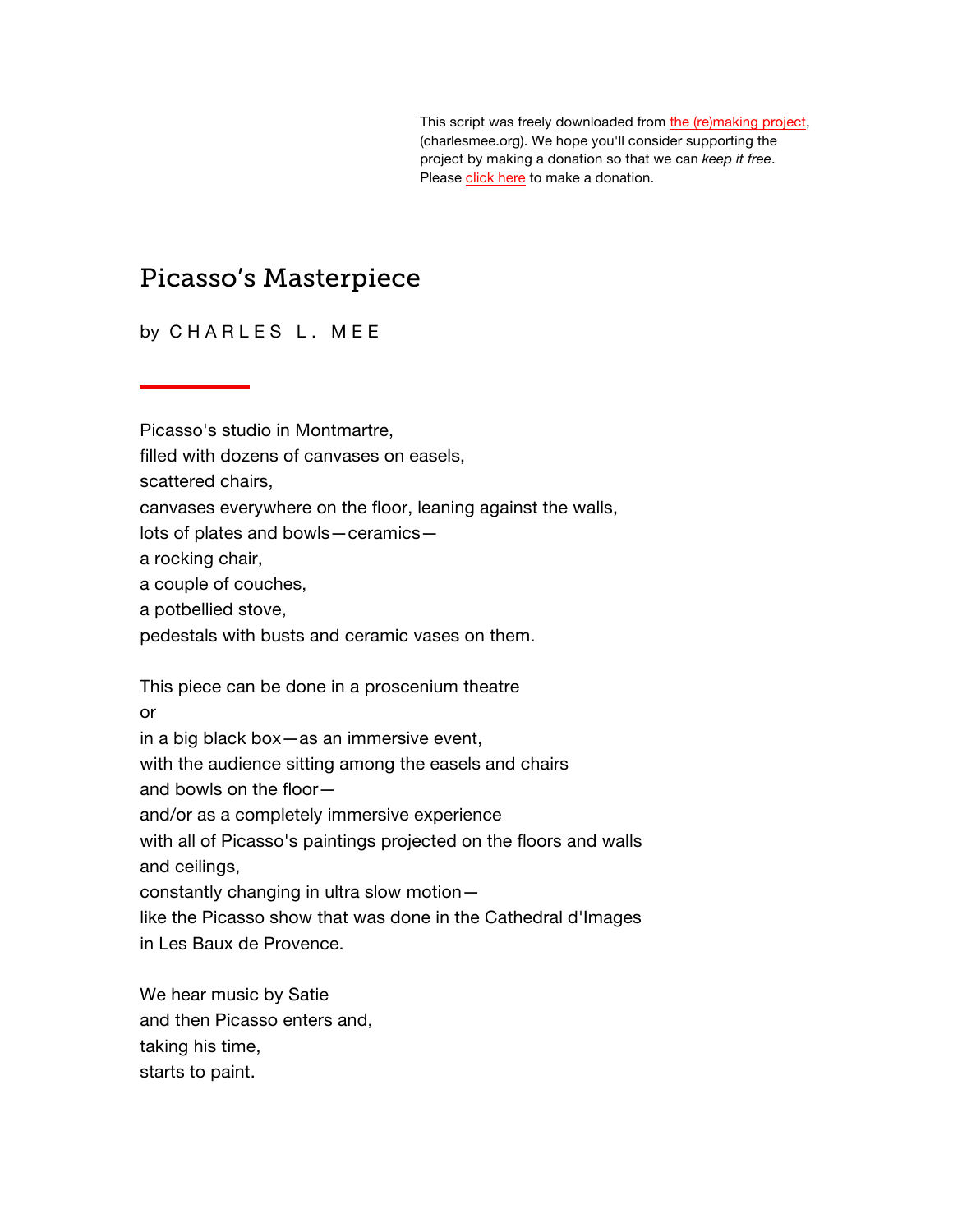Satie music Satie music Satie music Satie music Satie music Satie music Satie music Satie music Satie music Satie music Satie music Satie music Satie music Satie music Satie music Satie music Satie music Satie music

A man enters silently, looks at what Picasso is painting and then starts speaking/singing to Satie's music:

#### SOLO

grapes in profile on the swarming blues the blue striped t-shirt and the greenish blue the sugared blue slapped on the pink the purple diaper of the lilac bunched up in the nest of the celestial purple of the blue omphalos of the camp bed straightened up with sunny smells of she goats and of he goats on the bank of some old mountain stream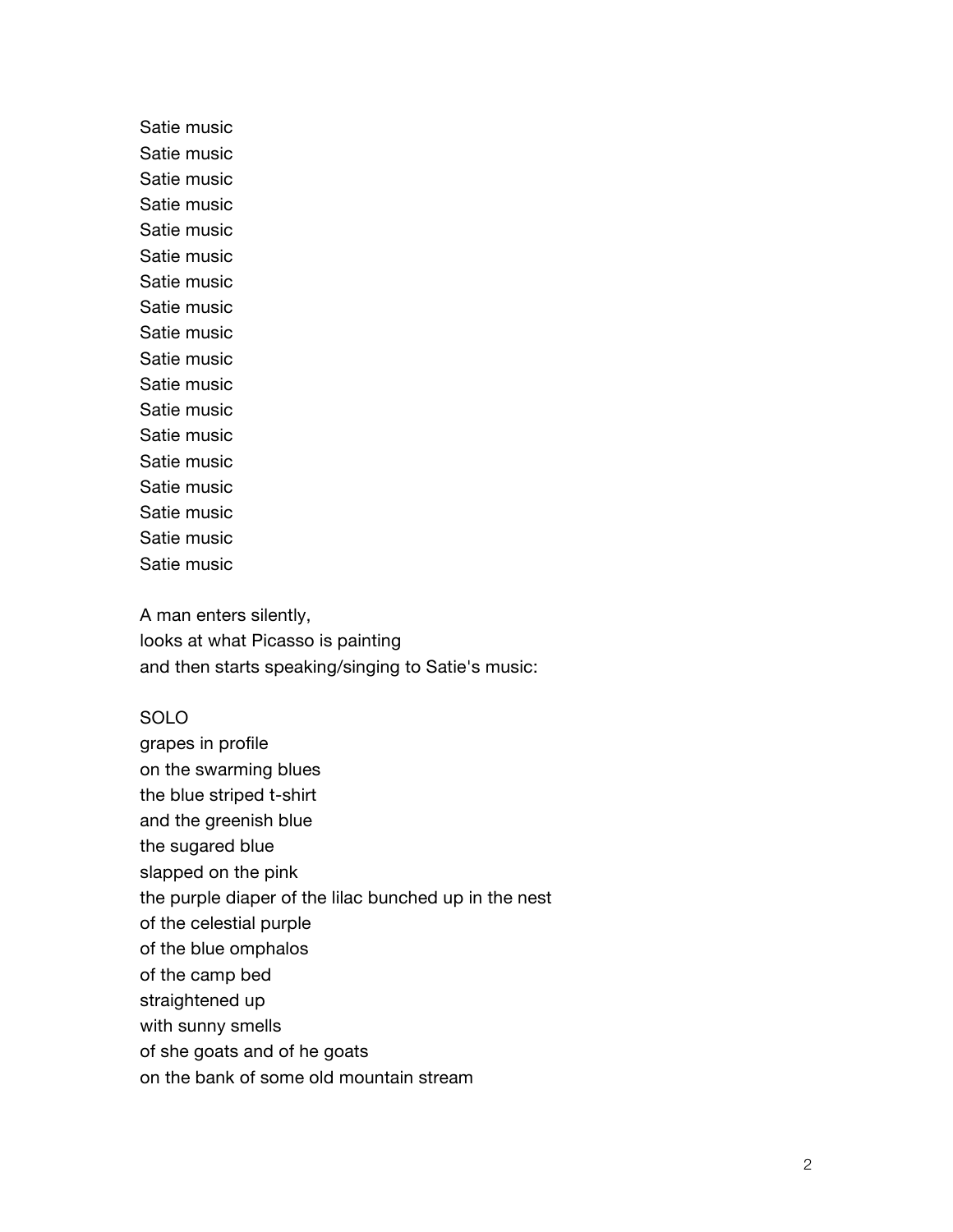[a second singer joins the first, and they speak/sing together]

#### **DUET**

the flute the grapes the umbrella the armor the tree and the accordion the butterfly wings of the sugar of the blue fan of the lake and the azure waves of the silks of the strings hanging from the bouquets of roses of the ladders one and incalculable outsized flood of doves released drunk on the cutting festoons of prisms fixed to the bells decomposing with its thousand lit candles the green flocks of wool illuminated by the gentle acrobatics of the lanterns hanging from each arc string and the definitive dawn

[a couple more singers enter for the full chorus of four singers who speak/sing all together]

#### **CHORUS**

sky sky sky sky sky sky sky sky sky violet violet sky sky sky violet violet violet sky sky sky violet violet violet sky sky sky sky violet violet violet violet sky sky sky sky violet violet violet violet sky sky sky sky violet violet violet sky sky sky violet green sky sky sky sky green green sky sky sky sky black green green sky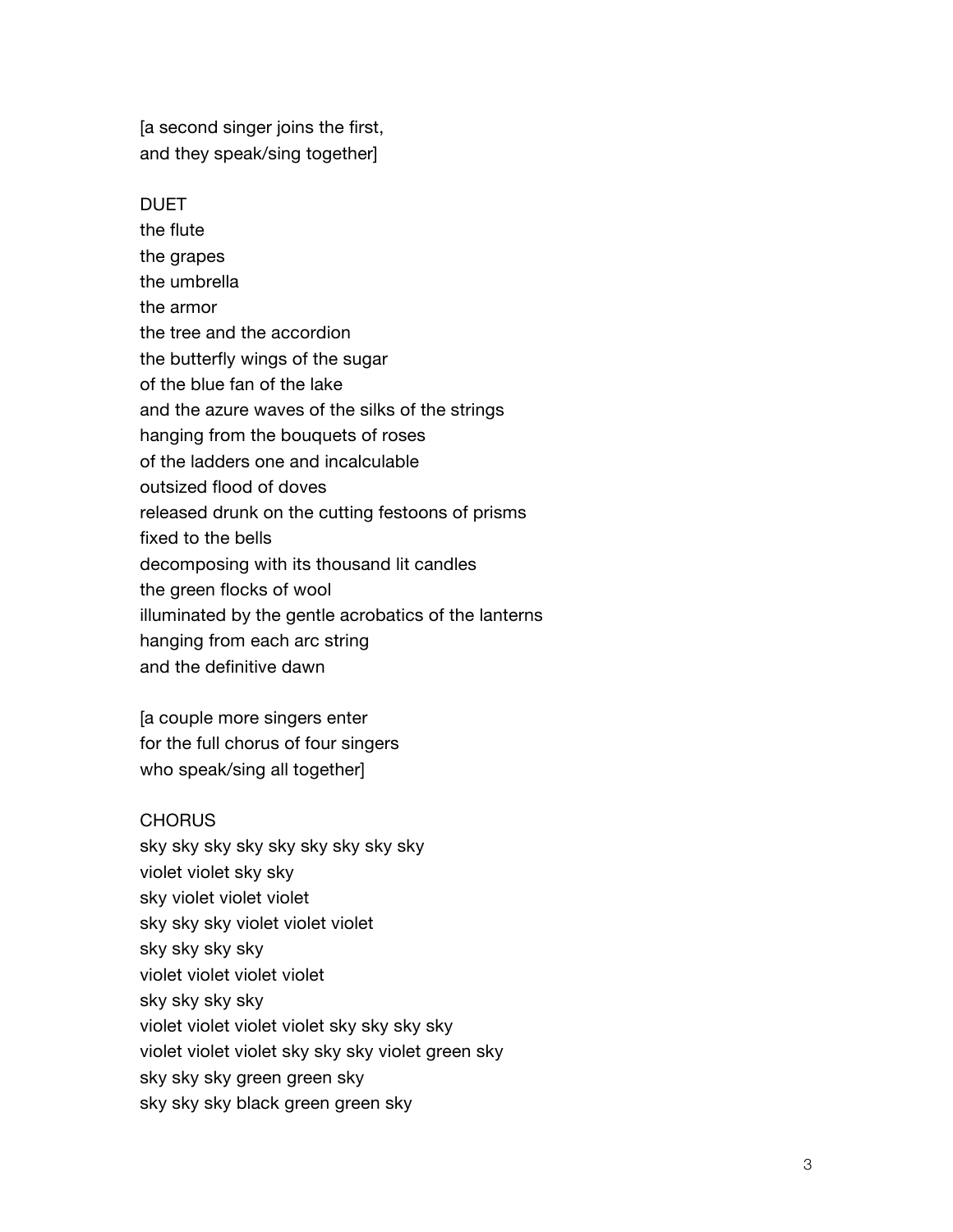maroon sky sky sky black black black black black white white black green maroon sky sky hands hidden in her pockets night sky aloe flower cobalt sky of rope bedside book sky heart violet fan evening sky dress violet bouquet violet violet sky moon rock sky black green sky maroon wheel of fireworks pearl black yellow green sky black lemon tree scissors yellow shadow snow green snow maroon cream filled with brand y canary flight blue green black wolf sky sky sky yellow linen embroidered green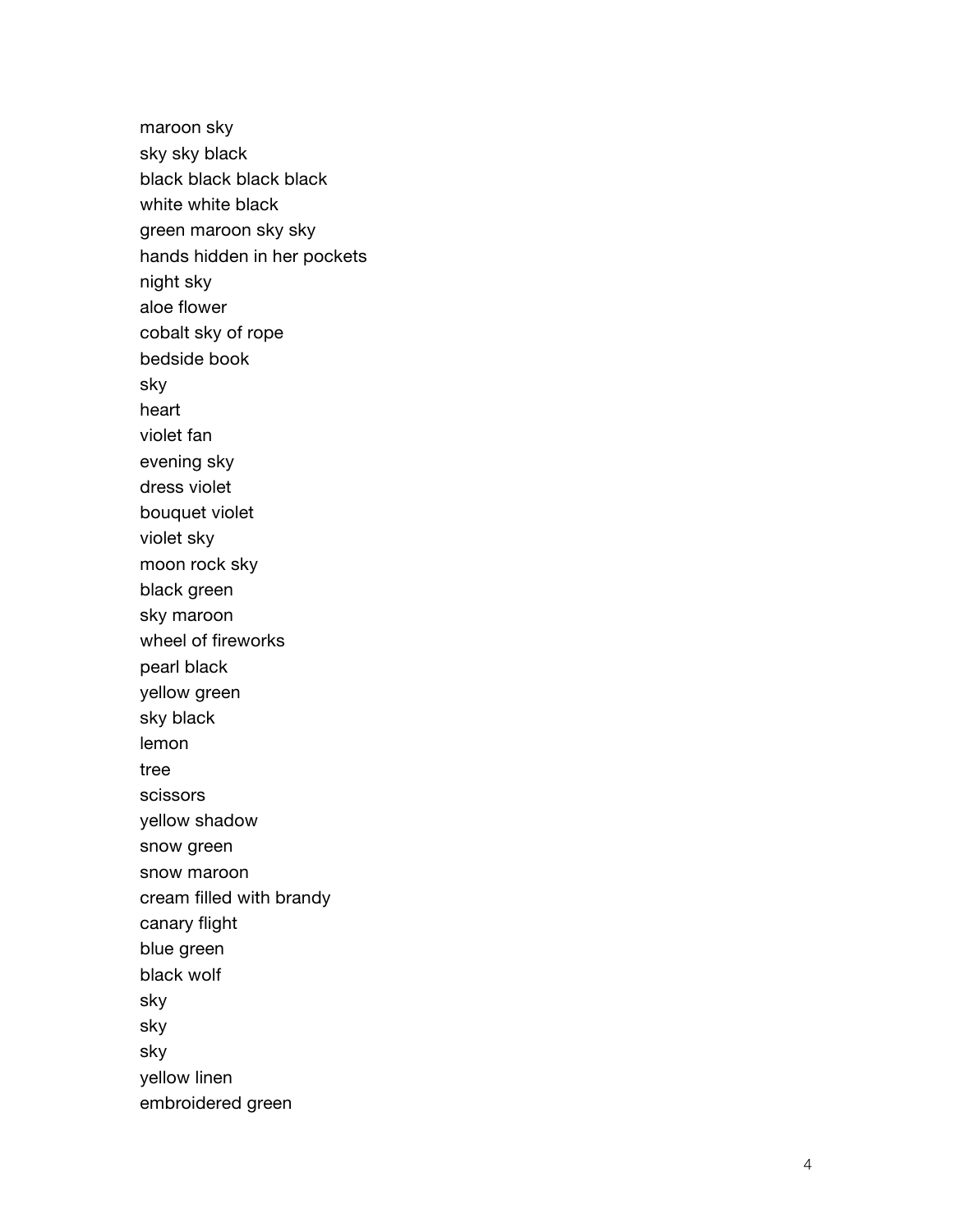night sky sulphur white silver plate ploughed earth sky sky white sky sky sky white sky sky sky sky white white sky blue blue blue blue

During the song

a woman enters in a bathrobe, takes up her lounging position on a couch, letting her bathrobe fall open to reveal she is naked, and Picasso begins to paint her, putting her into the painting he was working on.

This is Fernande Olivier, Picasso's love.

[Note: the nude men and women in this piece will be in skin-tight, skin-colored body suits, with their private parts painted onto the body suits with simple black paint.]

When the song ends, the thief enters with masks.

THE THIEF I have brought the masks.

A SINGER What are you doing with these?

PICASSO I will use them for the faces.

A SINGER The faces.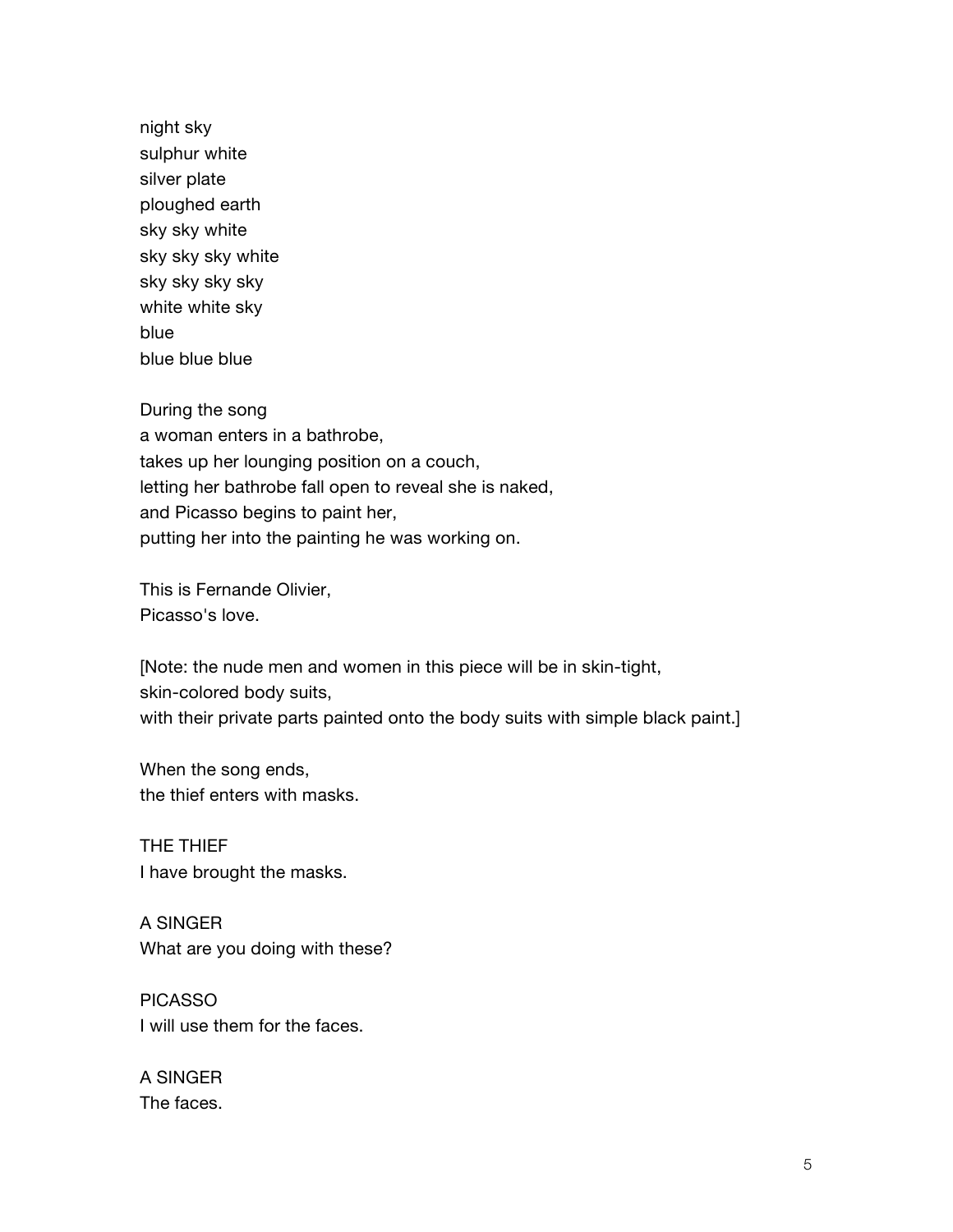PICASSO

The faces of one or two of the women in the painting.

# A SINGER

No.

# PICASSO What do you mean?

A SINGER No. I mean no. This is bad. This is ugly. Where did you get these masks?

THE THIEF From the Louvre.

A SINGER I beg your pardon.

THE THIEF They were in a storeroom.

## A SINGER A storeroom.

# THE THIEF There was an exhibition of Iberian masks and statues a while ago in the Louvre and then they put these in a storeroom.

PICASSO So they were not being used.

A SINGER And yet, still, they belong to the Louvre.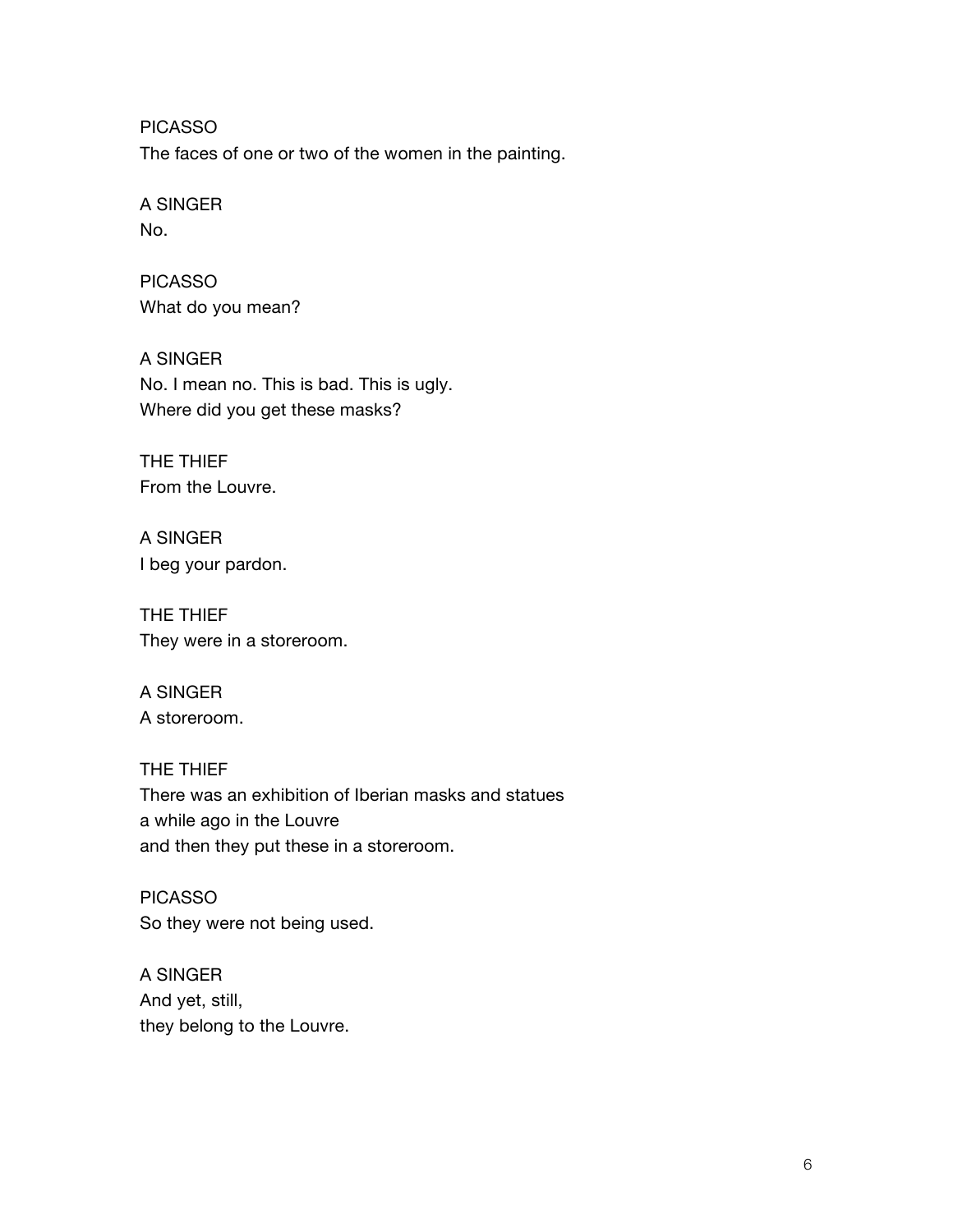PICASSO I think of them as mine. I am Spanish. This is my heritage. They do not belong to a French museum.

A SINGER And they don't have guards at the museum?

THE THIEF Not enough guards, it seems.

A SINGER And you stole these for Pablo?

THE THIEF Yes.

A SINGER And he accepts stolen goods?

PICASSO Good artists borrow. Great artists steal.

[The singer stomps out.

The thief shrugs and leaves.

Picasso goes on painting Fernande Olivier.

Gertrude Stein also entered during these events, looked at what was going on, looked at the painting Picasso is working on, and took a seat on another couch. And now she speaks while he paints.]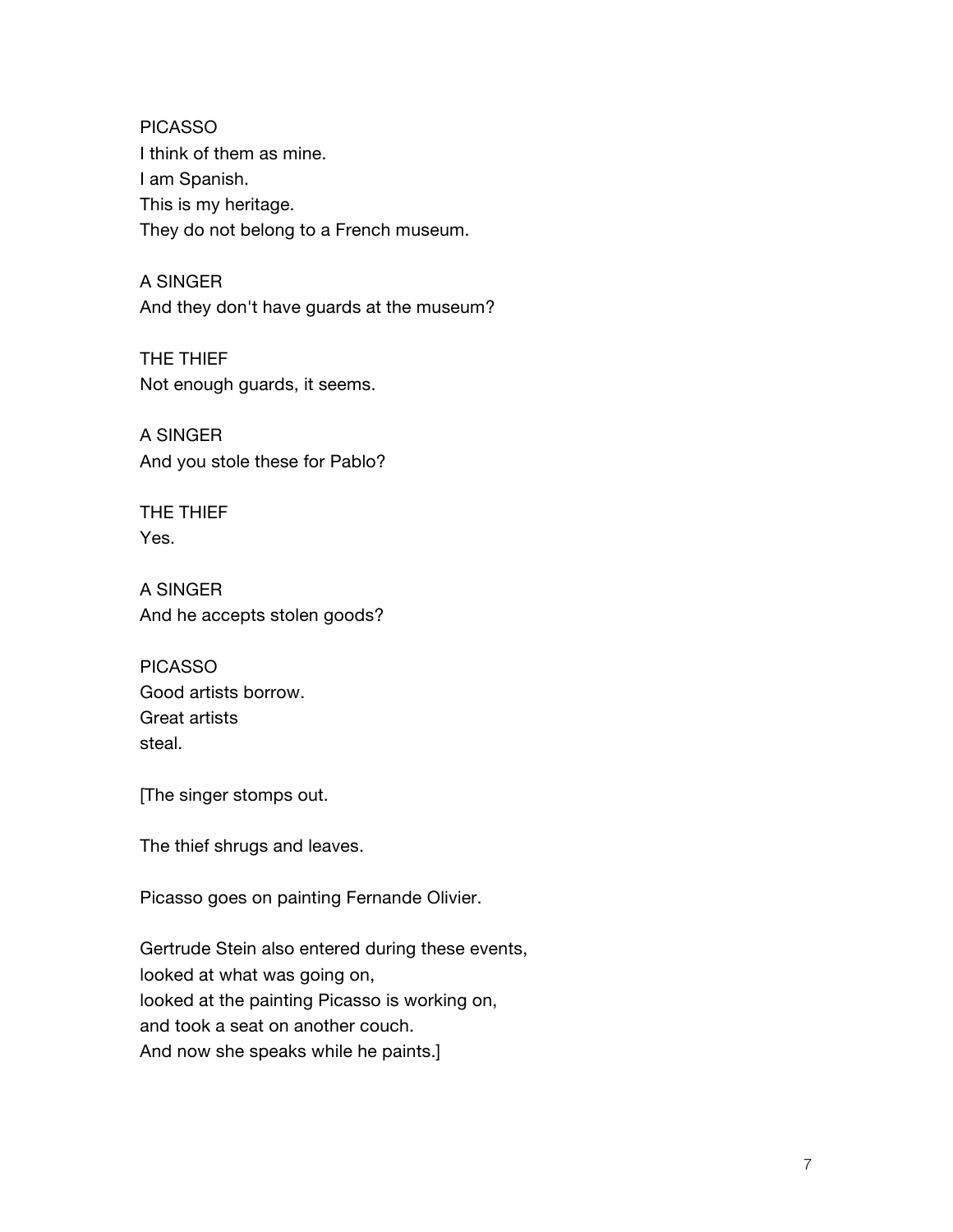**STEIN** He did not and all of them did not and any of them would see that a color which was quite attractive could be a color that is very attractive and some of them if they liked it would do it again would see the color again that they had seen and one of them doing very well what he was doing. A thing that is very well done and would be pleasing to some is done by one who doing what that one is doing is giving what that one is giving and that one giving what that one is giving is selecting what would be young if the parts that can be seen were not parts that were old when a part that is not old is young and might not be young if all the parts were young and should not be young if some one who is not pleased is not pleased. Quite likely every one who is not pleased can be pleased when what has been selected has been selected to be old and to be young. Certainly enough pleasing is affecting what is selected to be old and to be young. Pleasing and not entirely pleasing is when all that is blue is green blue and not a color that is different from green and blue. A pleasant thing is what being selected is not selected when something is old and when something is young, a pleasant thing is not a pleasant thing when something has been selected

which is not what that one selecting did not like.

[A couple of the other singers from the chorus throw up their hands and leave, so just two singers are left standing in the studio.

Picasso turns and speaks to Gertrude.]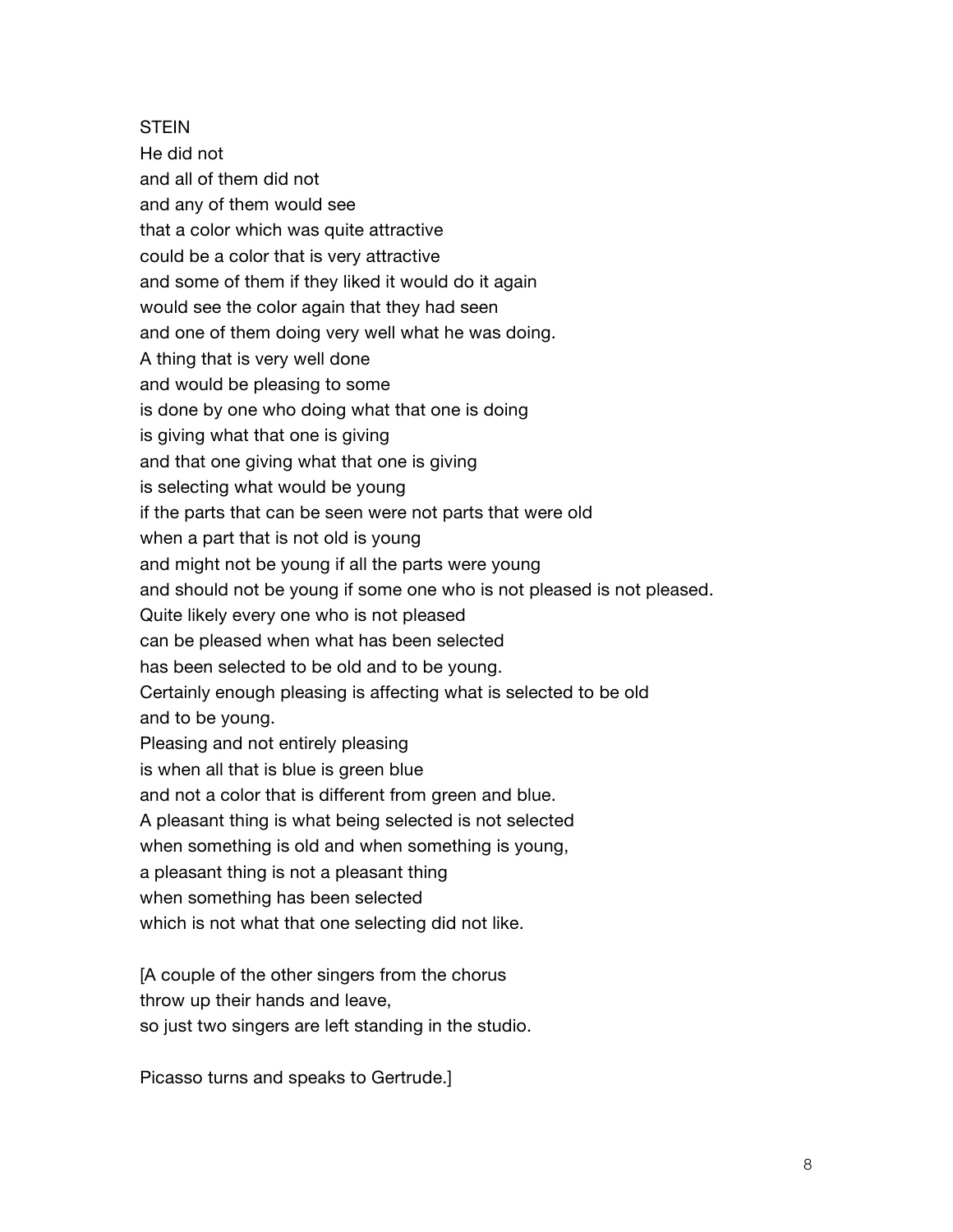PICASSO the rose that comes out of the pale blue light blue light pale blue blue from its darkest blue if the pale rose colors its rose with rose that is paler still and the rose roses with rose in the rosiest rose yet of the rose rose rosing its rose rose rose rose in the rosiest the rose that catches fire in the thirst for drinking in the gold that burns its cheeks blazing from its incandescent rose which the gold melted in the white [and now he looks at his painting as he continues talking] red burns if the plate grows swells increases and climbs the eye of the partridge of the lark of the quail

of the blackbird of the ringdove and other spangles catching fire marzipan of nougat of rooster and roast leg of lamb color of dry straw thyme between the teeth of the square root of such an amusing aubade stretching its arms

passing its fingers among the trees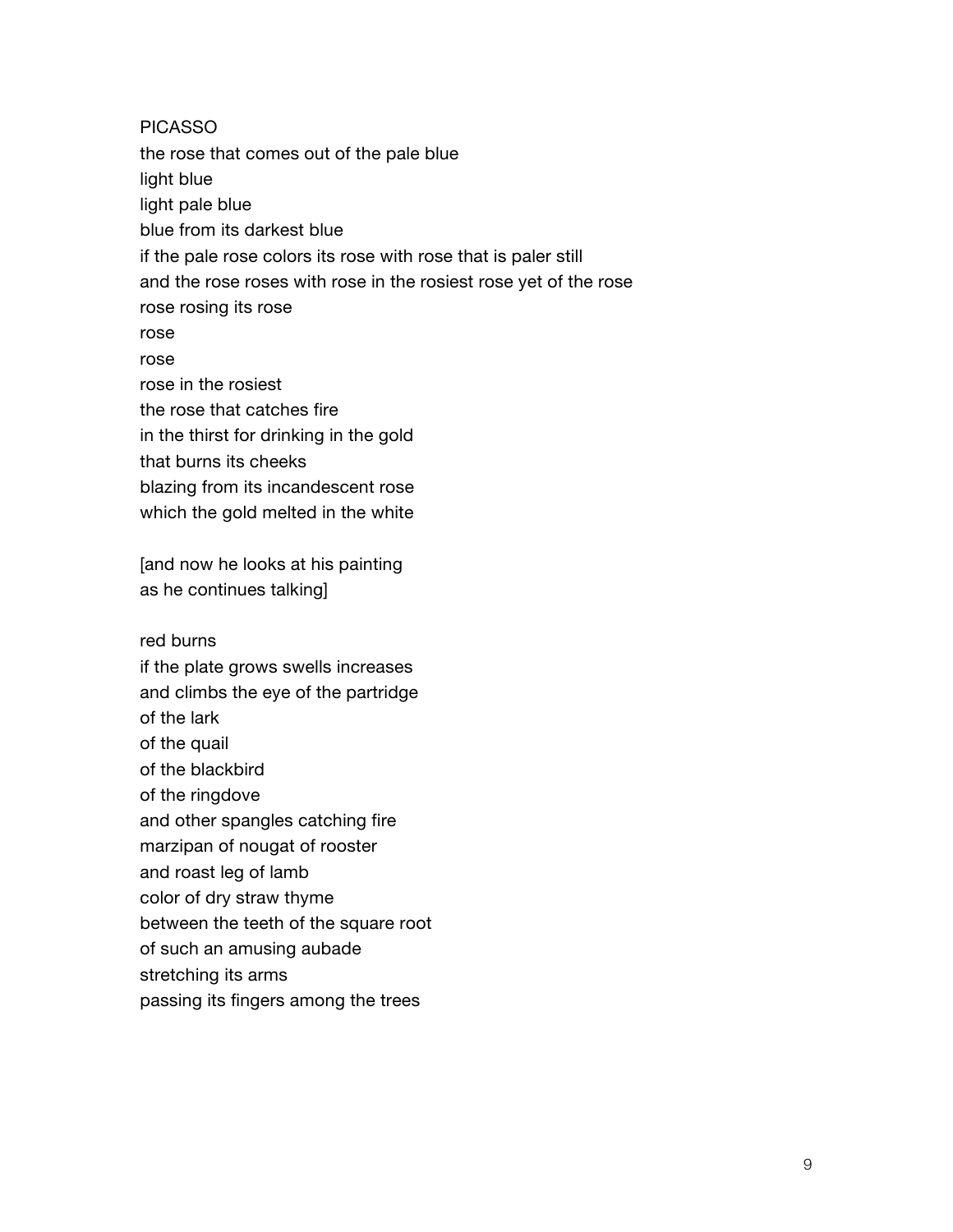[Once again we hear music by Satie music by Satie music by Satie music by Satie music by Satie music by Satie music by Satie music by Satie music by Satie music by Satie music by Satie music by Satie music by Satie

And during the music, Picasso returns to painting.

repeat the singing chorus here?

And Fernande Olivier speaks.]

#### FERNANDE

Our little square is shaded by four trees and surrounded by four buildings with four streets leading into it.

There are two nice old painted wooden benches, though the paint is peeling off them, and in summer it's pleasant to sit here and collect your thoughts when the sun is so strong it chases all the other residents inside to hide behind their closed shutters.

I've mentioned the Spanish painter who lives in our building. Well, for some time now I've been bumping into him wherever I go, and he looks at me with his huge deep eyes, sharp but brooding, full of suppressed fire. I don't find him particularly attractive, but his strangely intense gaze forces me to look at him in return. His mouth has a lovely shape, which makes him look young—while the deep lines from his nose to the corners of his mouth make him look old.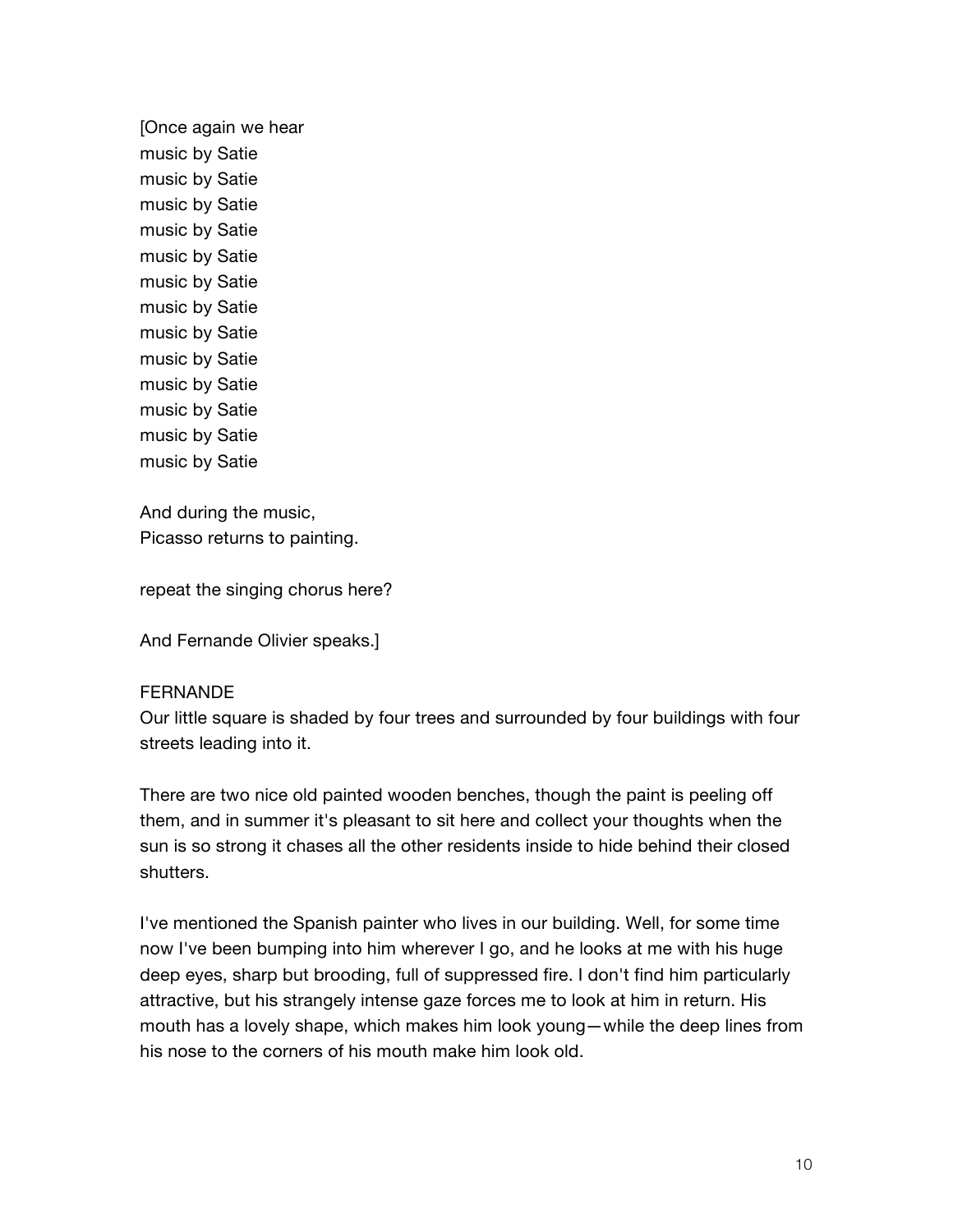In the evening, when I get home, I've got into the habit of sitting in front of my door on the Place Ravignan and relaxing with a book until the sun sets. Yesterday afternoon, the sky was black, and when the clouds suddenly broke we had to rush for shelter. The Spanish painter had a little kitten in his arms which he held out to me, laughing and preventing me from going past. I laughed with him. He seemed to give off a radiance, an inner fire, and I couldn't resist this magnetism. I went with him to his studio, which is full of large unfinished canvases—he must work so hard, but what a mess!

Dear God! His paintings are astonishing. He's working on an etching showing an emaciated man and woman seated at a table in a wine shop. The man is gaunt, emaciated and wretched, and bears a look of pathetic resignation. It's strange, tender and infinitely sad composition. It seems to show a deep and despairing love of humanity.

PICASSO [to himself as he paints] all lines removed from the painting that represents the image of a young girl's head appears floating around white aroma of blows hitting the sky's shoulder pride white cheese poppies white wine fried at the pigeon shoot of the white fife-player yellow yell of whips reflected by the flight of a swallow over the eye of mauve milk nettle winged horse at the end of the yellow foam at the white corsage of the mauve pike pencil streak with goat's leaps white star

#### **FERNANDE**

I've been to see my Spanish painter. He adores me with real sincerity. If I fall asleep, he's beside the bed when I wake up, his eyes anxiously fixed on me. He doesn't see his friends any more, doesn't work any more. He's asking me to come and live with him, and I don't know what I should do. He's constantly doing portraits of me. He's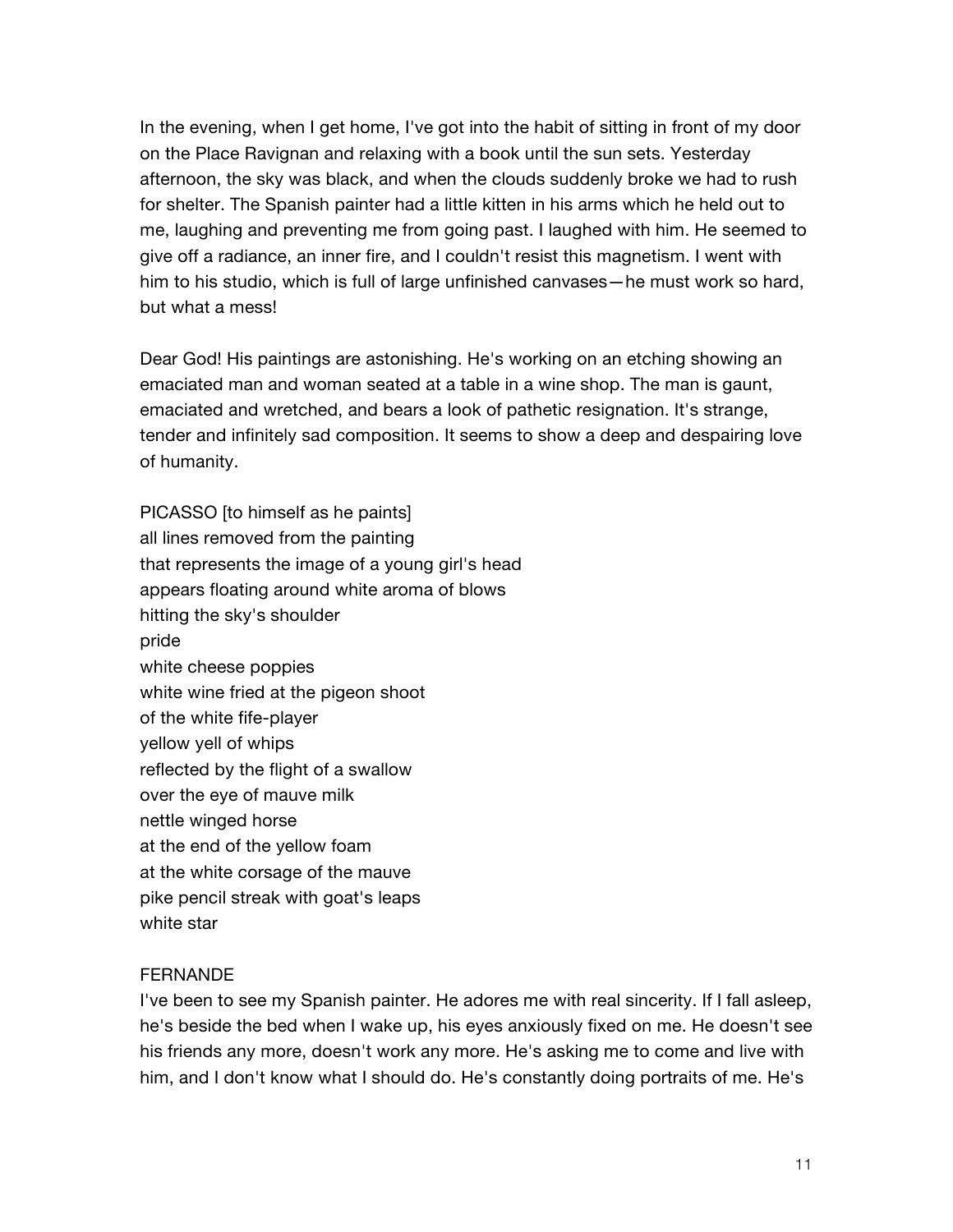kind and gentle, but he doesn't look after himself, and I find that upsetting. I don't mind untidiness, but I'm horrified by his lack of personal cleanliness. I don't dare let him sense this; it's a delicate matter.

I often wonder when he does any work, but apparently he prefers to work at night so as not to be disturbed.

The studio is quite unique. Standing at the entrance, despite the fact that there's practically no furniture, you wonder just how you're going to be able to make your way into it. It's full of the strangest assortment of utensils and household objects, including rusty old frying pan grandly called " receptacle serving the function of chamber pot" and a large tin bucket for washing, which is always full to overflowing with dirty water. Across from the door is an enclosed space with rotten floorboards that's supposed to be a bedroom, but Pablo uses it for storing all kinds of junk.

The studio is like a furnace, and Pablo and his friends quite often strip off completely. They receive visitors practically, if not completely, naked, just wearing a scarf tied around their waists.

There's often no money. In the evenings there's a lot of merriment: five or six friends come over, they play their guitars and sing Spanish songs after dinner.This often consists simply of an enormous dish of spaghetti. It feeds us all, and we can afford it.

#### PICASSO

mauve yellow spread at the edge of the moon mauve dish of flageolets arc bent at iris yellow cobalt blue indigo blue in the mauve nets from slate yellow to feather white blue put rope to neck mauve yellow dove at worse decapitated blue bits mauve hand yellow lake at white lip blue detachable collar rat devouring the mauve ear of corn yellow blue mauve yellow blue blue blue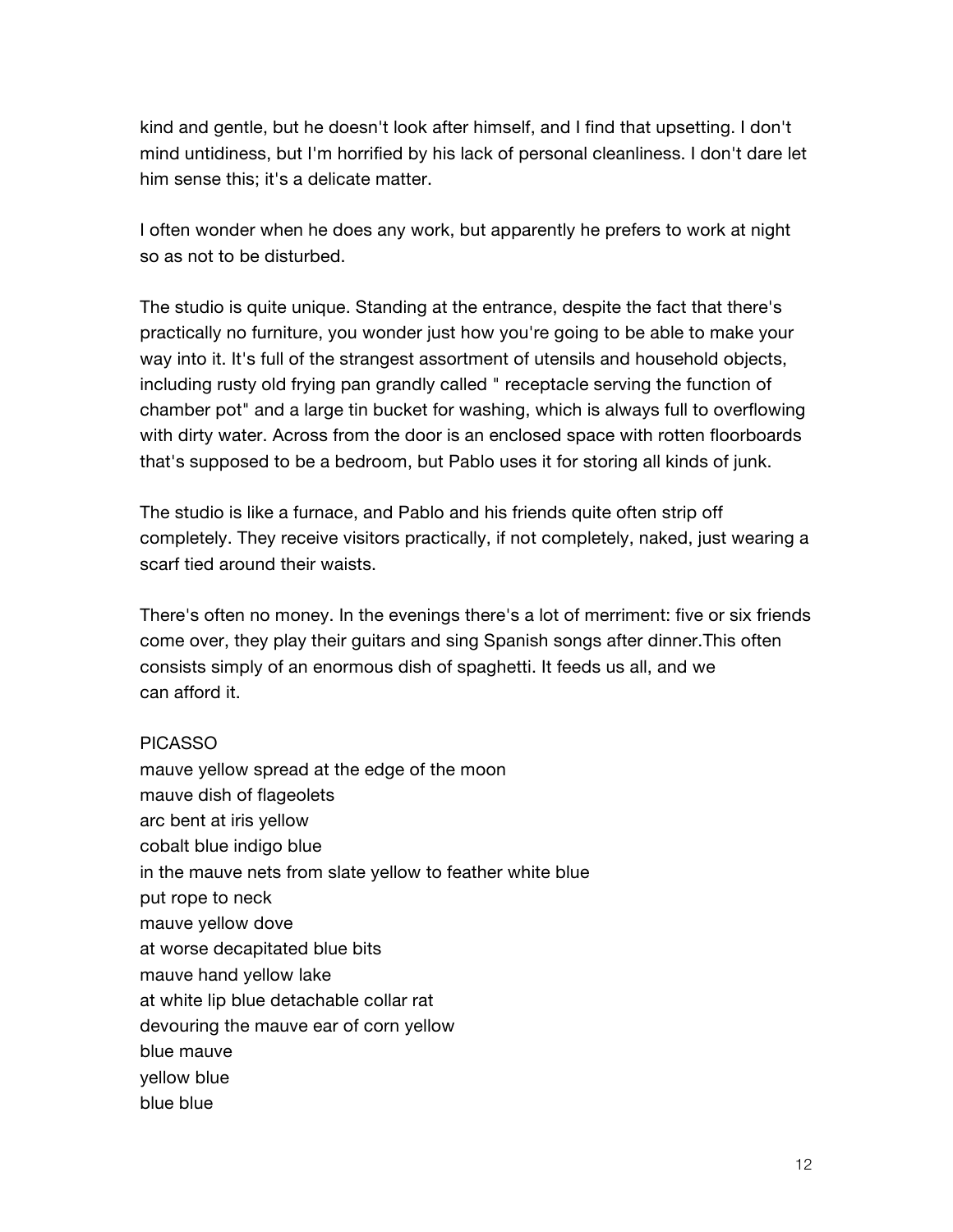blue line wrapping its spiral the bridge stretches arriving first and breathless at the target's center

#### FERNANDE

Everything seems beautiful, bright, and good. It's probably thanks to opium that I've discovered the true meaning of the word love, love in general. I've discovered that at last I understand Pablo, I "sense" him better.It seems as if I have been waiting all my twenty-three years for him. Love has risen up in me like a feeling that is suddenly coming into flower. A curious closeness makes me feel as if he's a part of myself, as my fantasy has wanted him to be, and this feeling, which has stayed with me, must be the reason I made up my mind almost instantly to bind my life to his, for better or for worse. I have spent three days with Pablo. I love Pablo. He is tender, kind, amorous; he pleases me. How could I have been blind for so long?

At last I am happy, and Pablo tells me that he feels as if he has awakened after a long sleep. All he did from the moment I agreed to come and live with him was wait for me. Life is going smoothly. I feel as though I am beginning to live my real life. Pablo loves me. I sleep a lot; I've been used to going to bed early after my tiring days, so I still fall asleep around nine. Pablo watches me, draws, works at night and goes to bed around six in the morning.

#### PICASSO

the mauve young girl dissolved in the azure of the so tender green of her dimmed white dress wrapped in the slate leaf along the rimes of the sonnet of the palm tree a kind of beach with fine sand of death heads filling the boat stranded and bitten in the belly by the tamer torn from the claws of hours attached in clusters to the main mast by the pan-pipe's sound laundry hung out forgotten by night on the ropes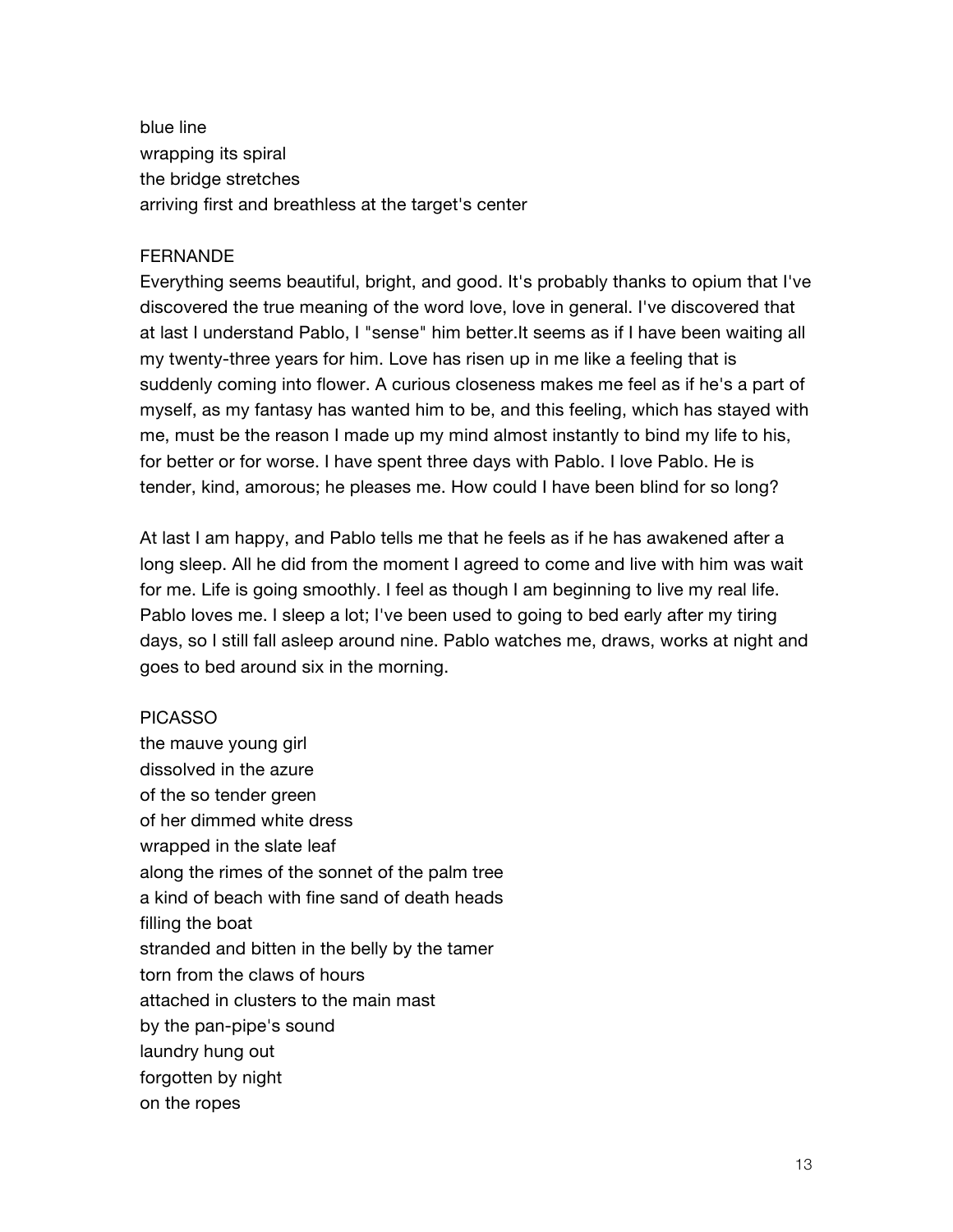chariot of joy made of clear water with wheels of perfume pulled by gazes filled with the savor of the colors of the rainbow of songs and laughter

#### **FERNANDE**

We're managing to survive on fifty francs a month and sometimes we have enough left over to pay the bill at the paint shop. When we eat out we always go to Vernin's, as we can get credit there, too. Vernin, who comes from the Auvergne, has his place on the Rue Cavallotti, just by the pawnbrokers, which is handy if we're lucky enough to find anything left to pawn. He has a terrible memory and is very decent to artists, never refusing them credit. This is why Pablo and all his friends regularly meet there at middy or at seven in the evening, and the numbers are generally swollen by friends that one or other of them has brought along, whose meals get put down to somebody's account. A lot of theatrical people go there and it often looks like a scene Pablo might paint.

At the moment we're absolutely destitute. I haven't got any shoes at the moment and in the dark no one can see my old espadrilles, which once used to be white. But Pablo always makes sure I have my bottle of perfume, my rice powder, my books, my tea—and, best of all, I have his love.

In the cold, we have no coal, no fire, no money—but I'm happy in spite of this. We're not miserable; we love each other. I don't know how I could have resisted Pablo for so long. I love him so much now!

the satie music concludes the satie music concludes the satie music concludes the satie music concludes the satie music concludes the satie music concludes the satie music concludes the satie music concludes the satie music concludes the satie music concludes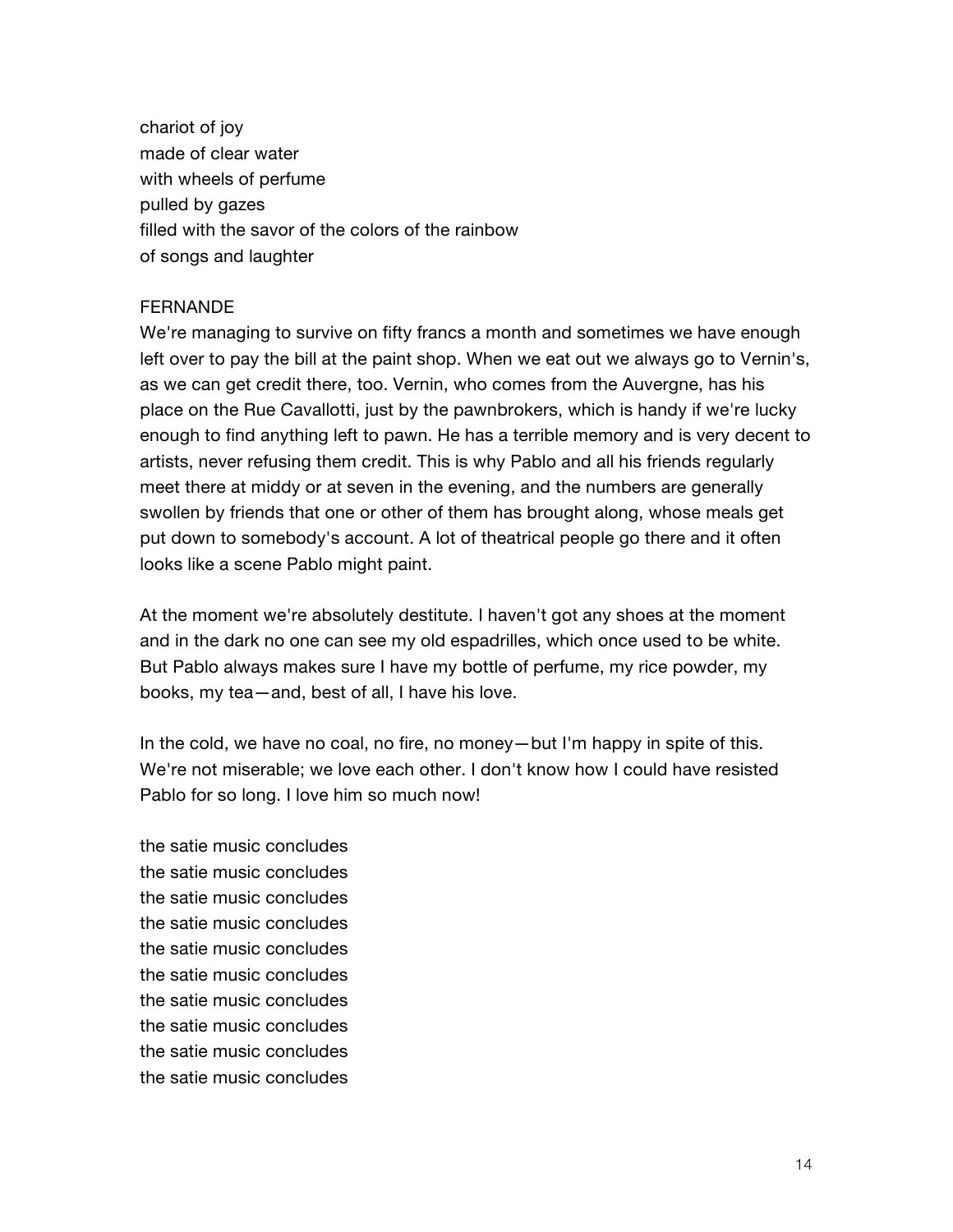[Another friend of Picasso's enters.]

THE FRIEND I see this and I think you ought to quit. What are you doing?

## PICASSO

If you know exactly what you are going to do, what is the point of doing it?

## THE FRIEND

You know I don't mean to say anything that will cause you any sort of disagreeable feeling and this is only my advice but I think you should roll up the canvas and throw it away. This is bad. This is a mistake.

[Picasso looks at him for a moment and then speaks.]

## PICASSO

I don't know what other people like but I know what I love when I walk out of the Louvre I don't need to turn to my friend and say did I like the Mona Lisa what did I like about her? Did I like her hair? Did I think her nose was disagreeable? what did I like? No, I know what I like. I know what I love And so I do what I love and since I am the world's leading expert in what I love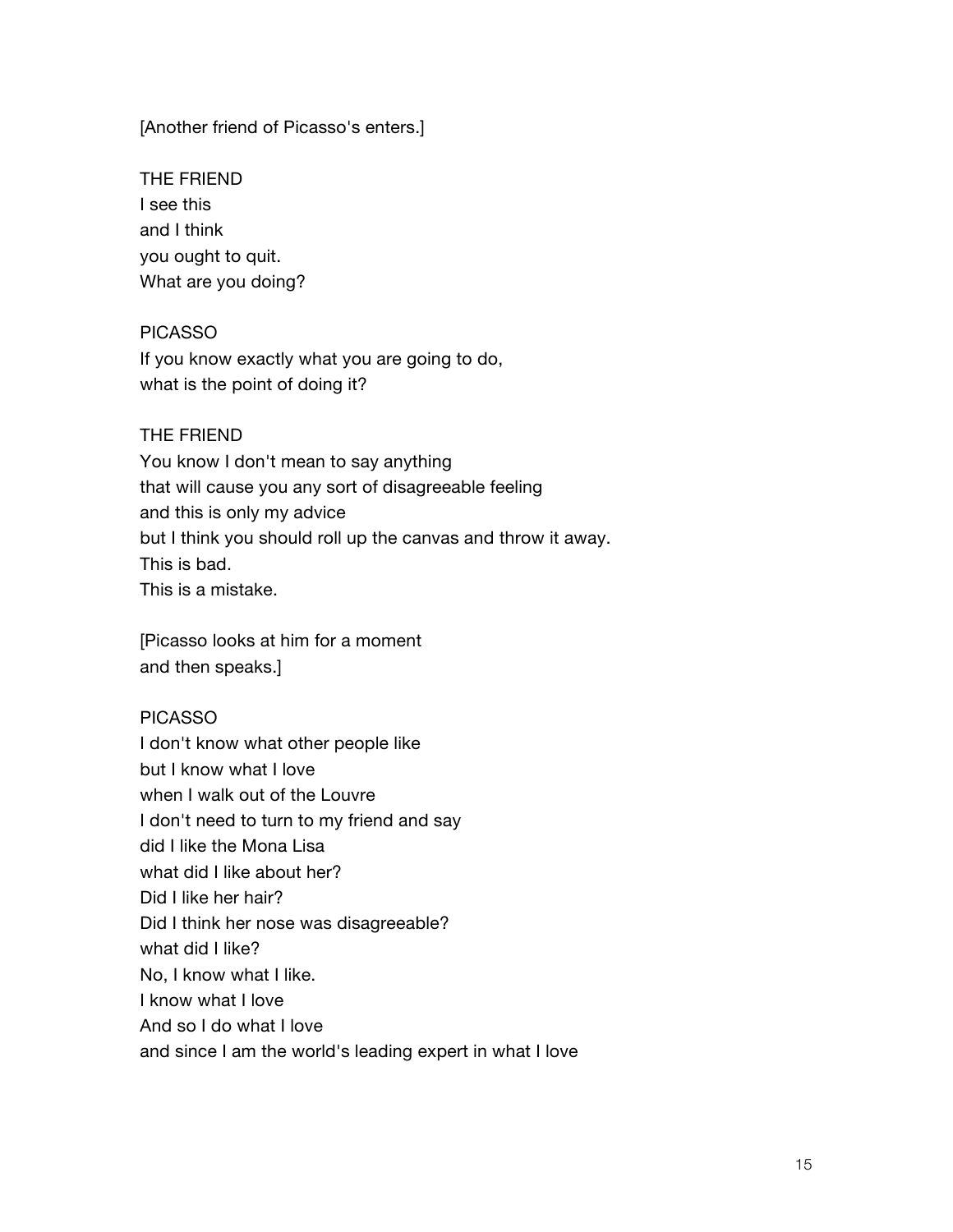I can't be wrong. And then, because I am not from Mars, there will be two or three other people who will love it, too.

[Then Picasso turns and resumes painting.

The chorus of singers now speaks, as they look at the painting and respond to what they see as though they were naming or describing what they see.]

## FIRST

My wife with the hair of a wood fire With the thoughts of heat lightning With the waist of an hourglass With the waist of an otter in the teeth of a tiger

## **SECOND**

My wife with the lips of a cockade and of a bunch of stars of the last magnitude With the teeth of tracks of white mice on the white earth With the tongue of rubbed amber and glass

## THIRD

My wife with the tongue of a stabbed host With the tongue of a doll that opens and closes its eyes With the tongue of an unbelievable stone

## FOURTH

My wife with the eyelashes of strokes of a child's writing With brows of the edge of a swallow's nest

#### FIRST

My wife with the brow of slates of a hothouse roof And of steam on the panes

## **SECOND**

My wife with shoulders of champagne And of a fountain with dolphin-heads beneath the ice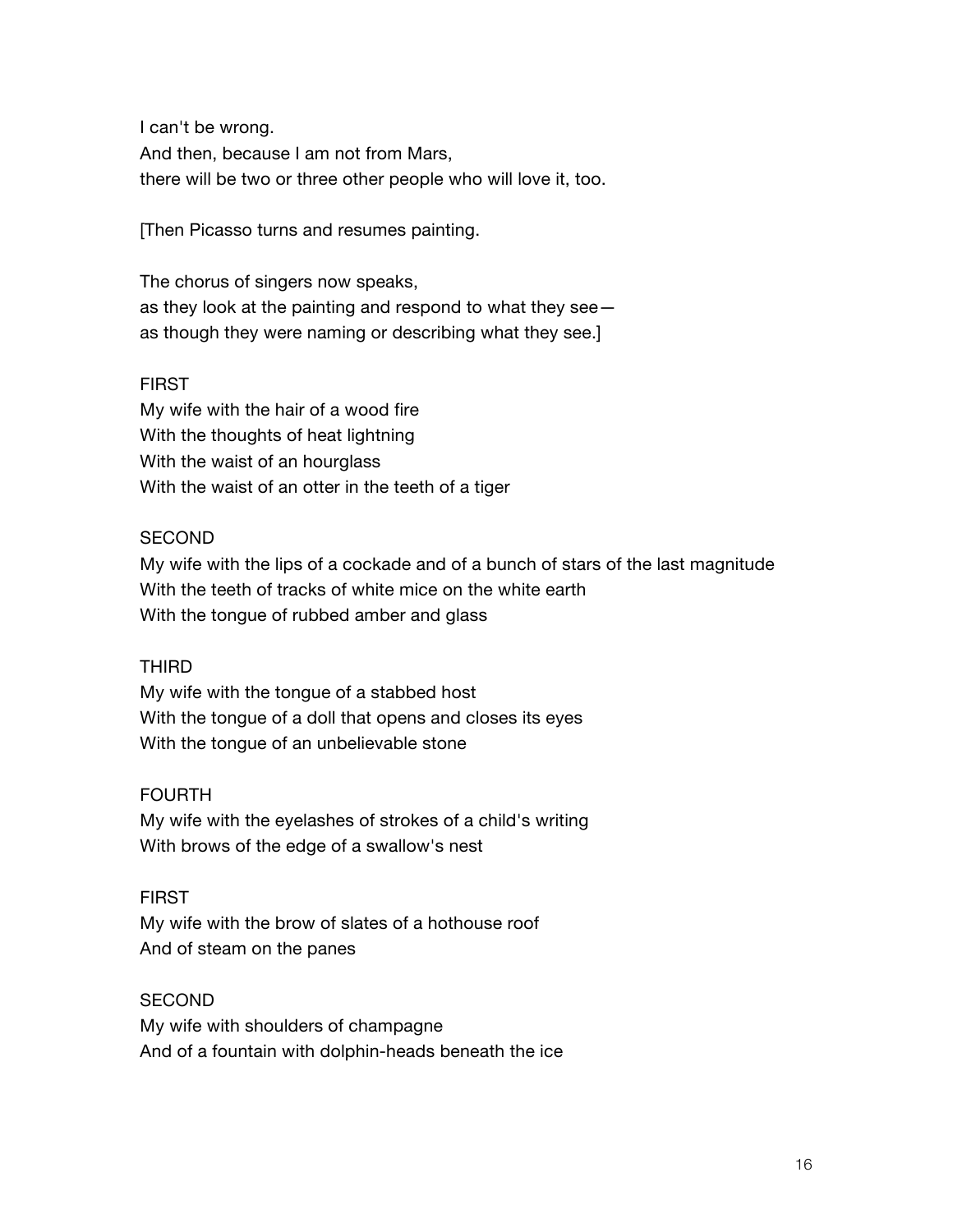FIRST My wife with wrists of matches

## **SECOND**

My wife with fingers of luck and ace of hearts With fingers of mown hay

# THIRD

My wife with armpits of marten and of beechnut And of Midsummer Night Of privet and of an angelfish nest With arms of seafoam and of riverlocks And of a mingling of the wheat and the mill

## FOURTH

My wife with legs of flares With the movements of clockwork and despair

## FIRST

My wife with calves of eldertree pith

## FOURTH

My wife with feet of initials With feet of rings of keys and Java sparrows drinking

## THIRD

My wife with a neck of unpearled barley

## **SECOND**

My wife with a throat of the valley of gold Of a tryst in the very bed of the torrent With breasts of night

#### FIRST

My wife with breasts of a marine molehill

## **SECOND**

My wife with breasts of the ruby's crucible With breasts of the rose's spectre beneath the dew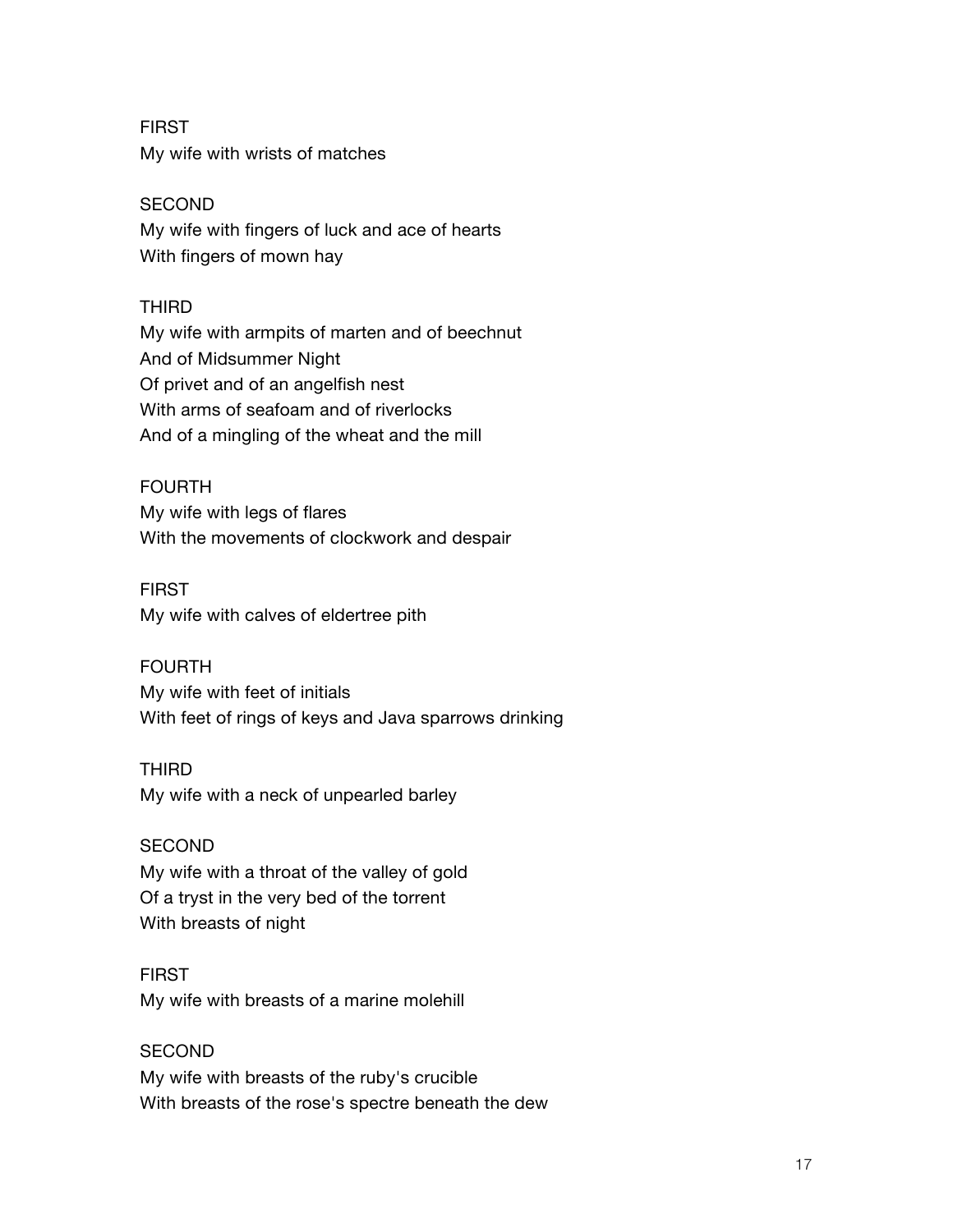# FOURTH

My wife with the belly of an unfolding of the fan of days With the belly of a gigantic claw

# THIRD

My wife with the back of a bird fleeing vertically With a back of quicksilver With a back of light With a nape of rolled stone and wet chalk And of the drop of a glass where one has just been drinking

## **SECOND**

My wife with hips of a skiff With hips of a chandelier and of arrow-feathers And of shafts of white peacock plumes Of an insensible pendulum

## FIRST

My wife with buttocks of sandstone and asbestos

# **SECOND**

My wife with buttocks of swans' backs

# THIRD

My wife with buttocks of spring

# FOURTH With the sex of an iris

**SECOND** My wife with the sex of a mining-placer and of a platypus

## THIRD

My wife with a sex of seaweed and ancient sweetmeat

## FIRST

My wife with a sex of mirror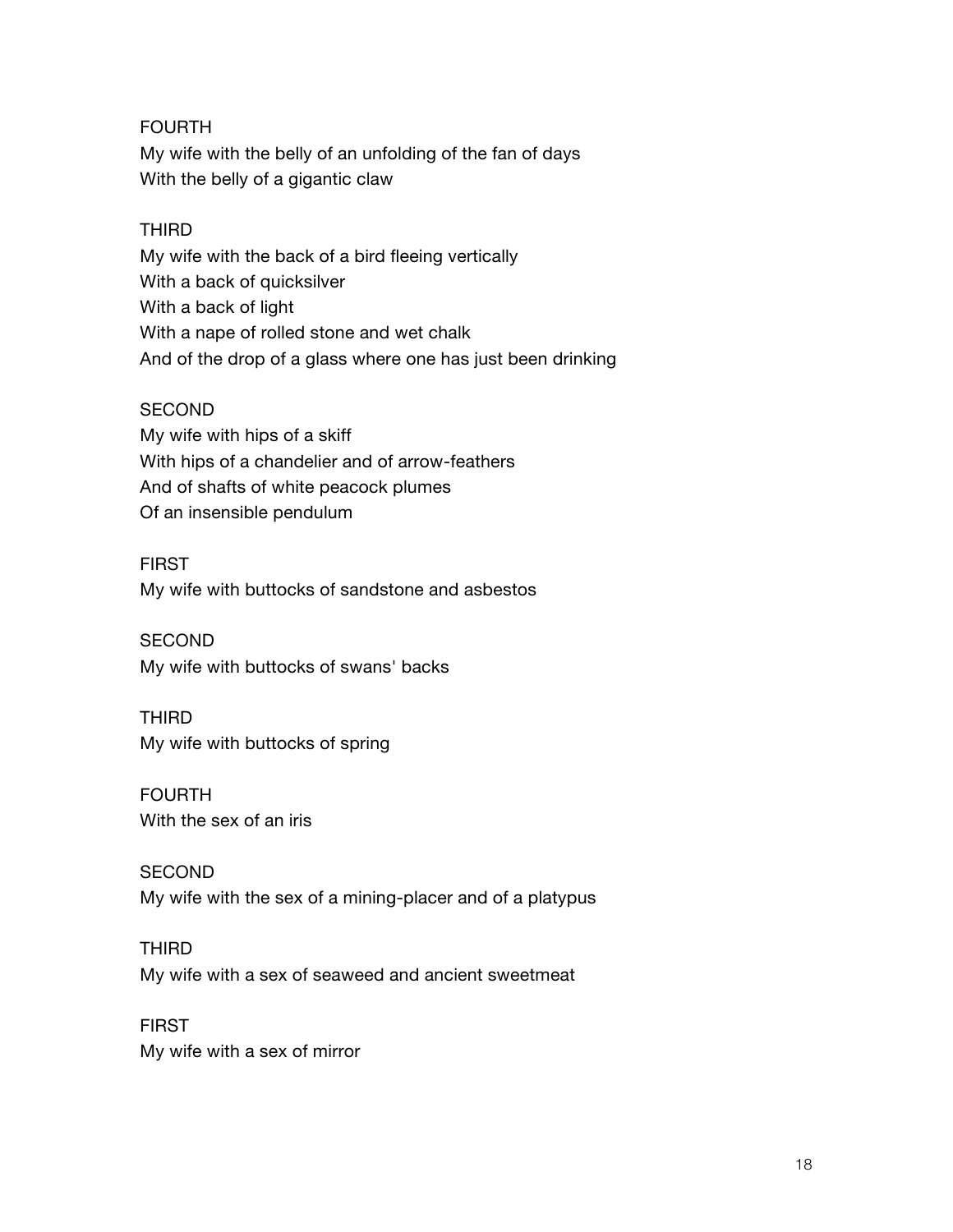**SECOND** My wife with eyes full of tears With eyes of purple panoply and of a magnetic needle

# THIRD

My wife with savanna eyes

#### FOURTH

My wife with eyes of water to he drunk in prison

## **SECOND**

My wife with eyes of wood always under the axe

#### FIRST

My wife with eyes of water-level of level of air earth and fire

[Another critic enters or two of the chorus members become another critic and Alfred Jarry.]

#### ANOTHER CRITIC

I look at this I think what could it mean? What could be the point? Unless the point is to be different. And then who cannot be different? This is not difficult. I can be different. Or you think is it so different after all? What is the subject? A woman. Some women. A landscape. Is this not the same old same old since 2000 years ago or since Lascaux 17,000 years ago.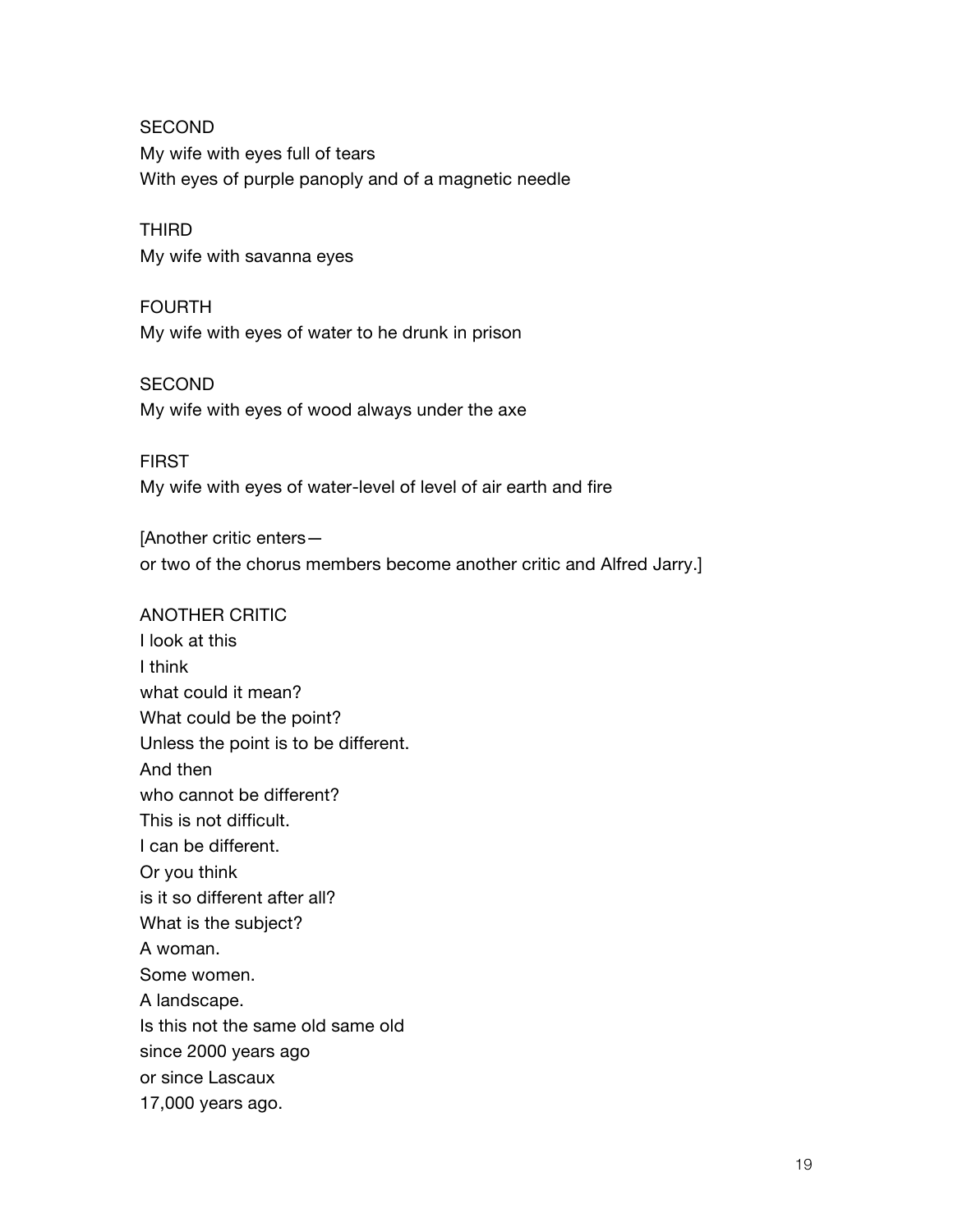And then you might say: where are the cows? Why has he left out the cows? The birds, the black bulls, the rhinoceros. I think this kind of painting it does not have the staying power of Lascaux. Finally, it doesn't compare. It won't last. What was the point of doing it?

[Jarry answers the critic.}

## **JARRY**

This brain, I see, is a critic's brain. Doubtless it has received an injury to the Broca convolution, where the faculty of holding forth resides. This convolution is the third frontal convolution on the left as you go in. Ask the hall porter…. Excuse me, ask any philosopher: "This dissolution of the mind is caused by an atrophy which little by little invades the cerebral cortex, then the gray matter, producing a fatty degeneration and atheroma of the cells, tubes, and capillaries of the nerve substance!" There's nothing to be done with him. We'll have to make do with twisting of the nose and ears, with removal of the tongue and extraction of the teeth, laceration of the posterior, hacking to pieces of the spinal marrow

and the partial or total spaghettification of the brain through the heels.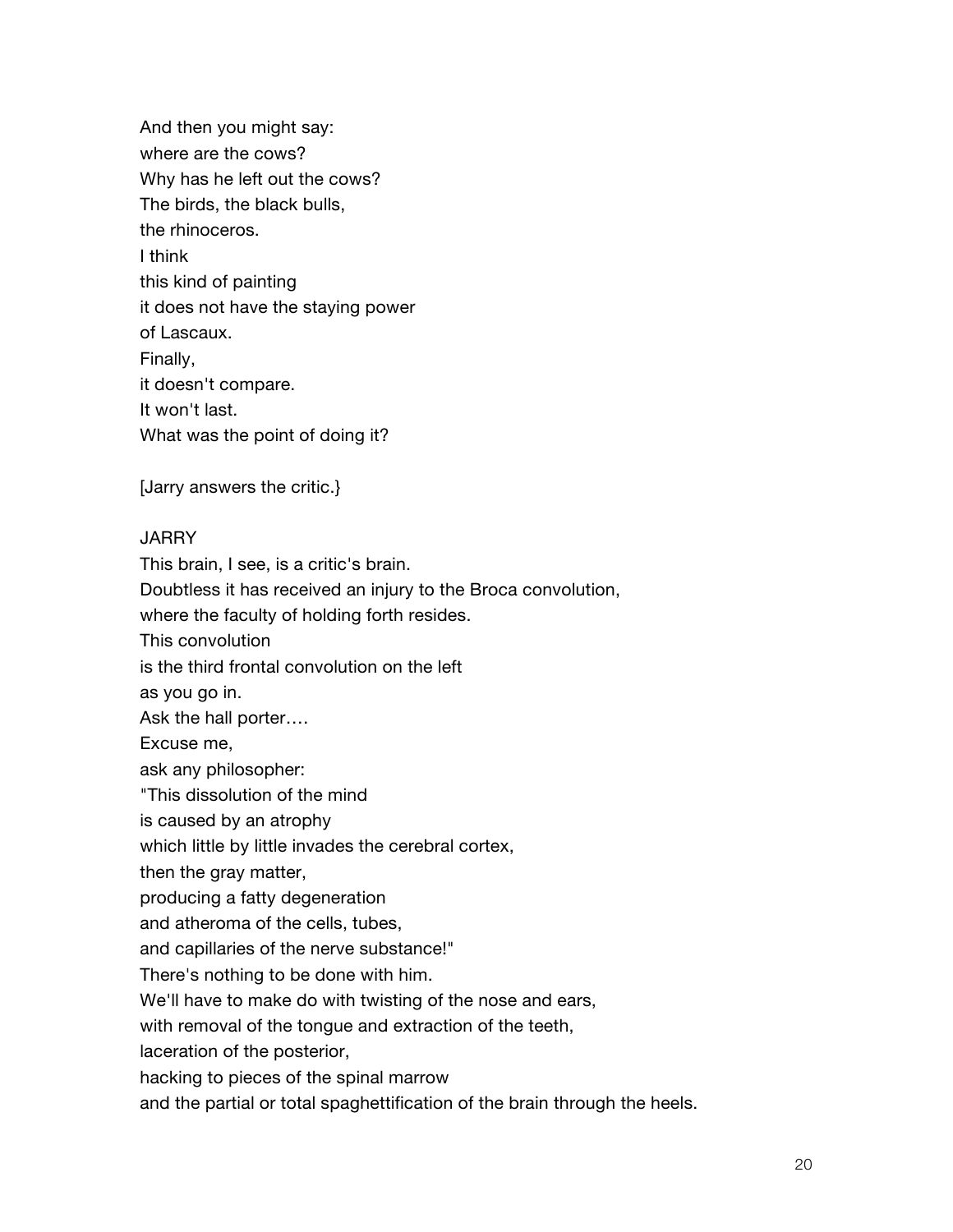He shall first be impaled, then beheaded, then finally drawn and quartered. After which the gentleman will be free, through our great clemency, to go and get himself hanged anywhere he chooses.

## [Music!!!!!!!!!!

| so then we explode with picasso party |
|---------------------------------------|
| picasso party                         |
| picasso party                         |
| picasso party                         |
| picasso party                         |
| picasso party                         |
| picasso party                         |
| picasso party                         |
| picasso party                         |
| picasso party                         |
| picasso party                         |
| picasso party                         |
| picasso party                         |
| picasso party                         |
| picasso party                         |
| picasso party                         |
| picasso party                         |
| picasso party                         |
| picasso party                         |
| picasso party                         |
| picasso party                         |
| picasso party                         |
| picasso party                         |
| picasso party                         |
| picasso party                         |
|                                       |

Gertrude Stein speaks with immense enthusiasm. She is in party mode.]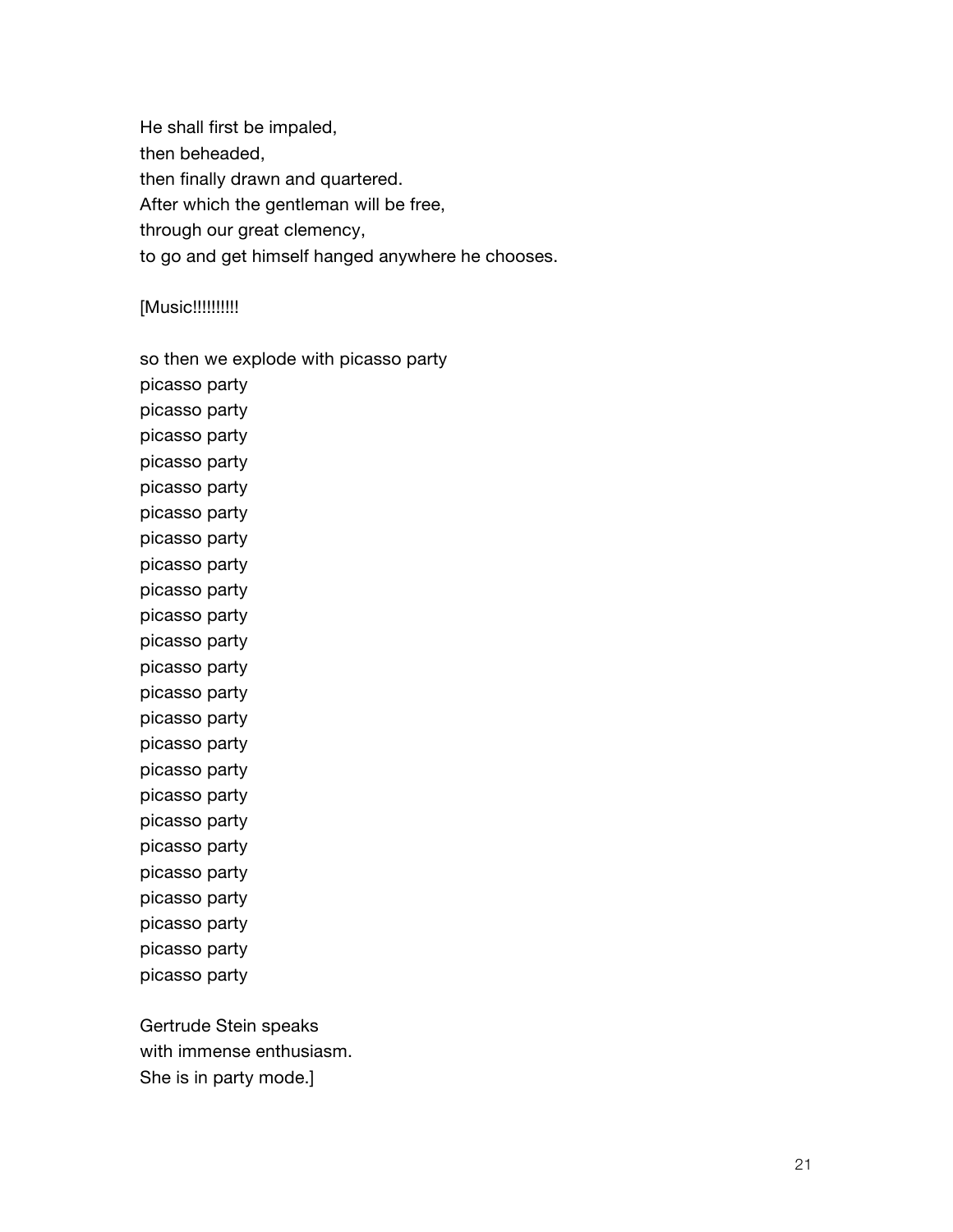#### **STEIN**

It is a happiness that what is is being done and has been done and will be done. It is exciting to every one that what has been done has been done and what is being done is being done. It is a reflection to any one that what has been done has been done and what is done is being done.

It is a determination in every one that everything is done that is done and that everything has been done that has been done. It is annoying to every one that everything that has been done has been done and everything that is done is done. It is a regret to every one that everything that is done is done and that everything that has been done has been done. If all who were coming were going and coming it would be certain that all had commenced something. It is enough when all are going who are coming and going, it is enough that when all are coming they are all coming.

[And now Picasso's friends come to the party and they look like characters from Picasso's paintings.

These are people in Picasso's life, or in his imagination, or both.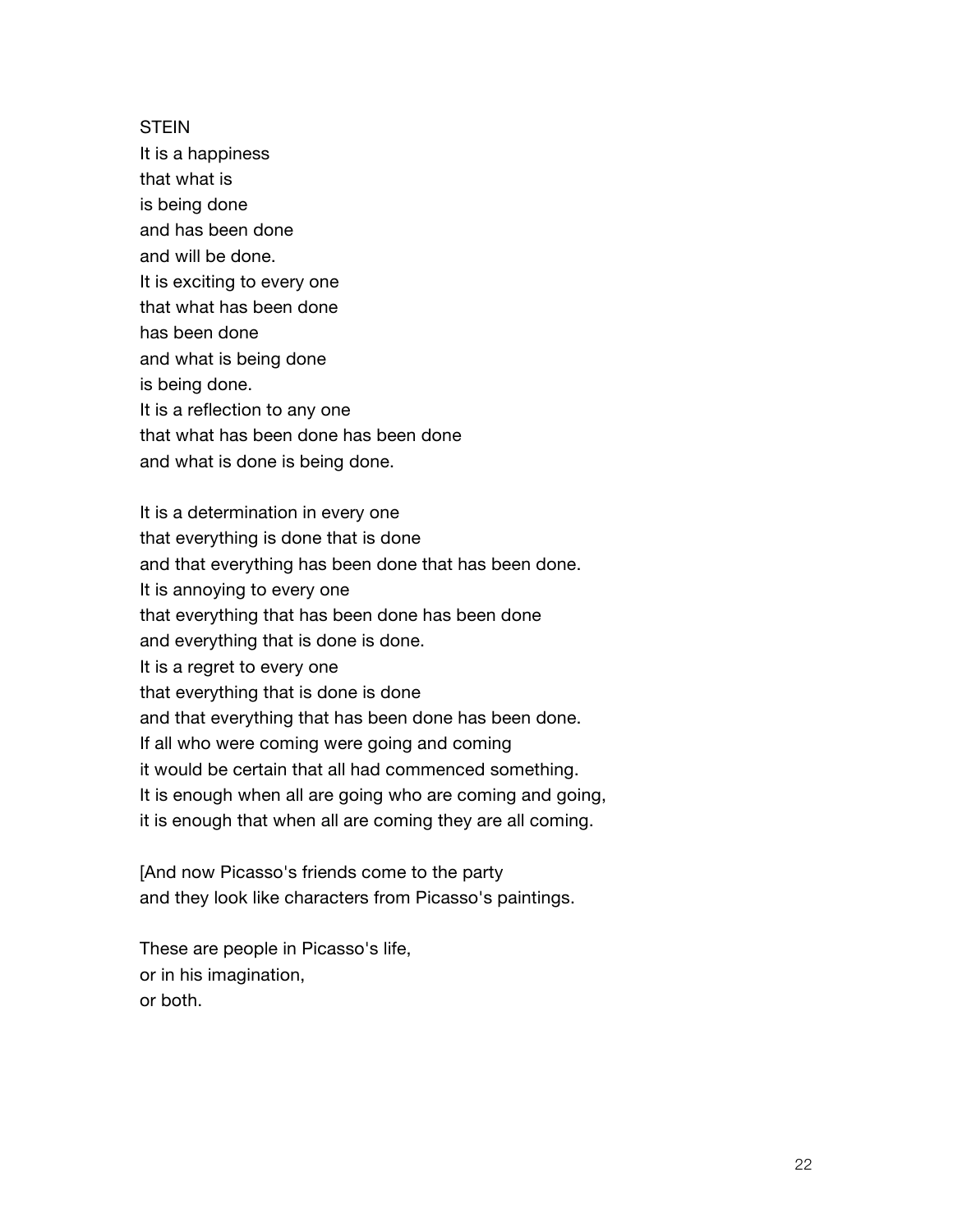They come in, find an hors d'oeuvre to snack on or a glass of wine, and then wander on through and out again, but there are always at least several of them in the studio at the same time.

So Picasso's harlequin enters in full harlequin costume.

And maybe a bearded man with a pipe.

And maybe a woman with a cubist face.

People with fabulously painted faces, big cubist swatches of crimson and deep blue and yellow.

Or maybe, rather than painted faces, they can wear masks, since we have introduced the theme of masks with the stolen Iberian masks.

And maybe a slightly cubist man with a beard and a sword and a big hat.

Maybe a cubist man walks through with arms and legs and torso made of tubes of cardboard or aluminum.

And perhaps Picasso's three musicians come out and sit behind a café table.

If the three musicians don't play, then a guitarist comes in and plays.

Three or four naked people sit on a couch.

Does a cubist man enter with a goat on wheels?]

#### **STEIN**

If in walking and in coming late and hurrying and going then to send something and being then taking what he was having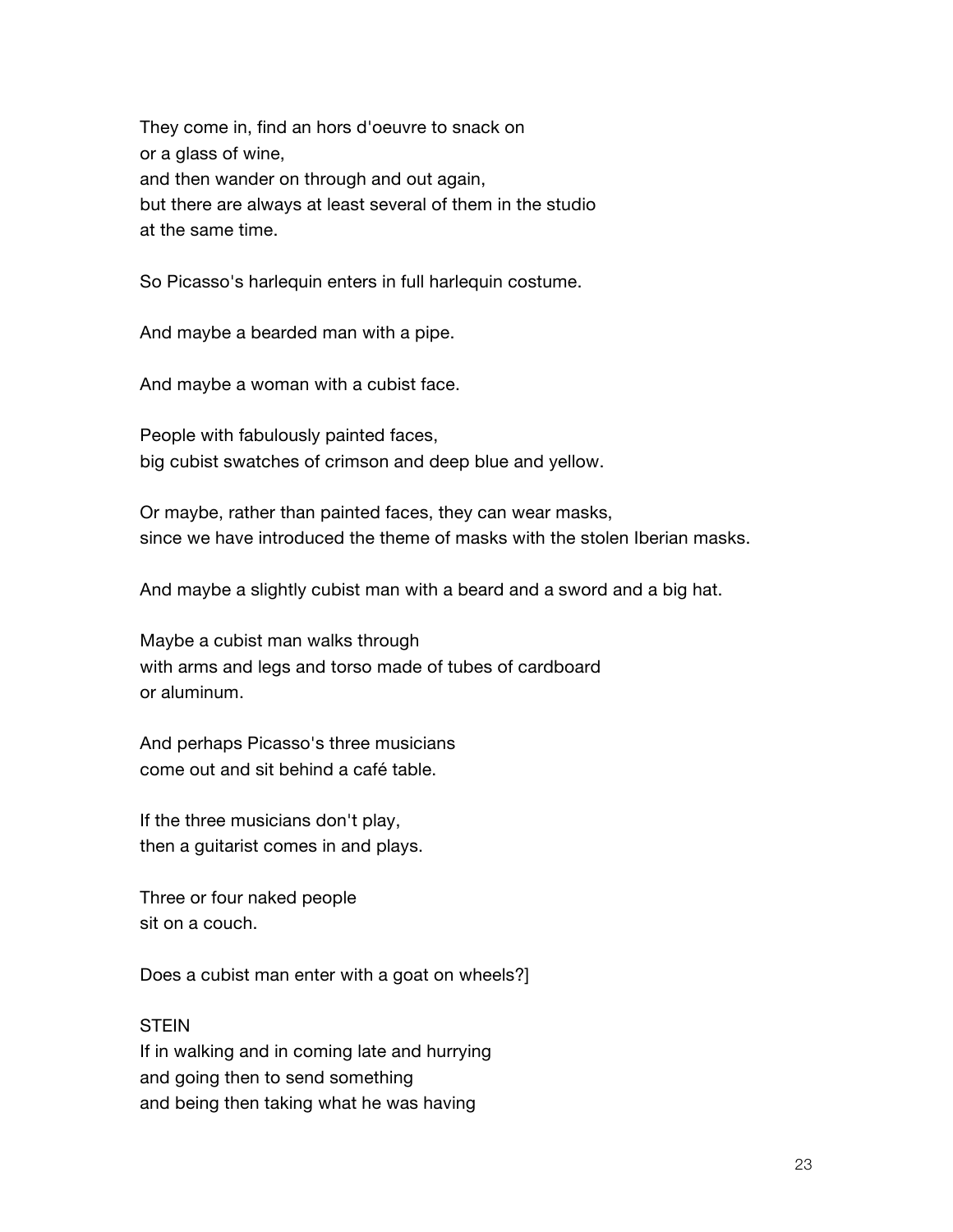and being politely mentioning that being polite is something and not everything, if in saying that evidently what he was saying was what evidently was what he was saying, if in having been suffering and having been creating and having been explaining and having been selling and having been buying, if in having been using and having been creating and having been evidently destroying and having been evidently understanding, if in having been seeing and having been talking and having been staying and having been needing all he was needing, if in having been creating and having been suffering and having been hurrying and having been expecting, if in having been creating and not having been destroying and having been succeeding and not having been disappointing one, some are understanding when all are agreeing, is expressing that going on is changing and he is going on and all are remembering that going on and changing is going on. He is expressing and he is expressing, he is expressing.

[And, as some of Picasso's friends wander through the party and leave, other friends arrive,

and these new friends look like the paintings of Picasso's painter friends.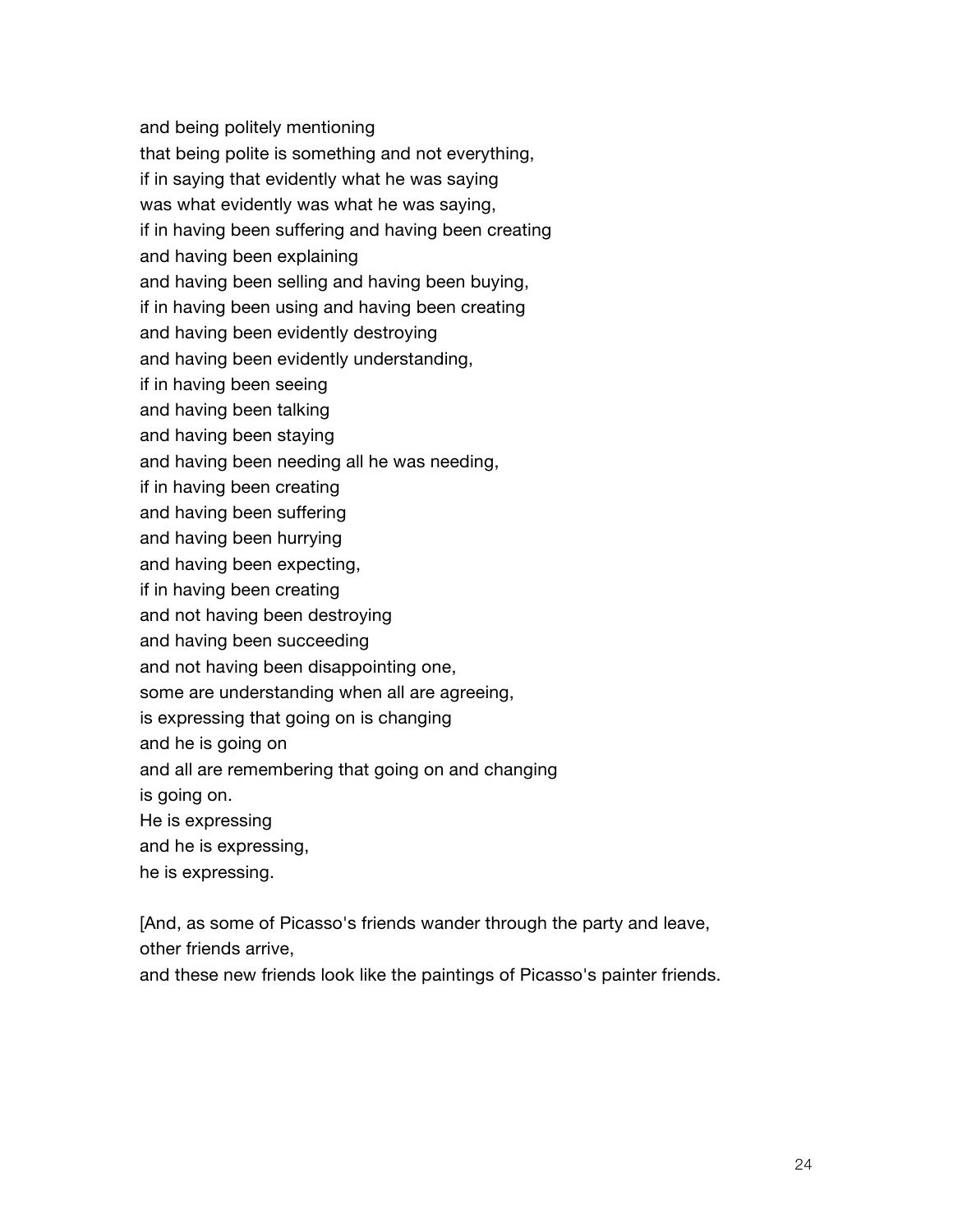A Matisse woman enters—

a naked woman with an ankle length silk bathrobe decorated with flowers lounges on a chaise, with her robe casually thrown open.

Another Matisse woman a blue cardboard cutout woman.

Do Matisse's five naked dancers in a circle come in, dance, and dance out?

A guy covered by a black cardboard cutout, in the pose of a ballet dancer leaping is carried across the stage.

A large bowl of fruit, suitable for a still life painting, is ceremoniously carried in and placed center stage.

Dali's naked woman with a baguette on her head enters. She has two ears of corn around her neck, resting on her shoulders. And, on top of the baguette, a man and a woman, and a couple of ink wells.

A guy rolls up his pant leg puts one naked foot in the air and paints it ten different messy colors wth oil paint.]

### STEIN

So elementary is the rising sand and the twisting snow, so vacant is the lot and the fountain, so hurried is the Indian and the dancer, so neglected is the hurt finger and the duck, so splendid is the lamp and so urgent is the white horse in winter that surely there can be no question of discount, there can not even be question of serpents, there can be a heaven and a heel and there can be lakes of water.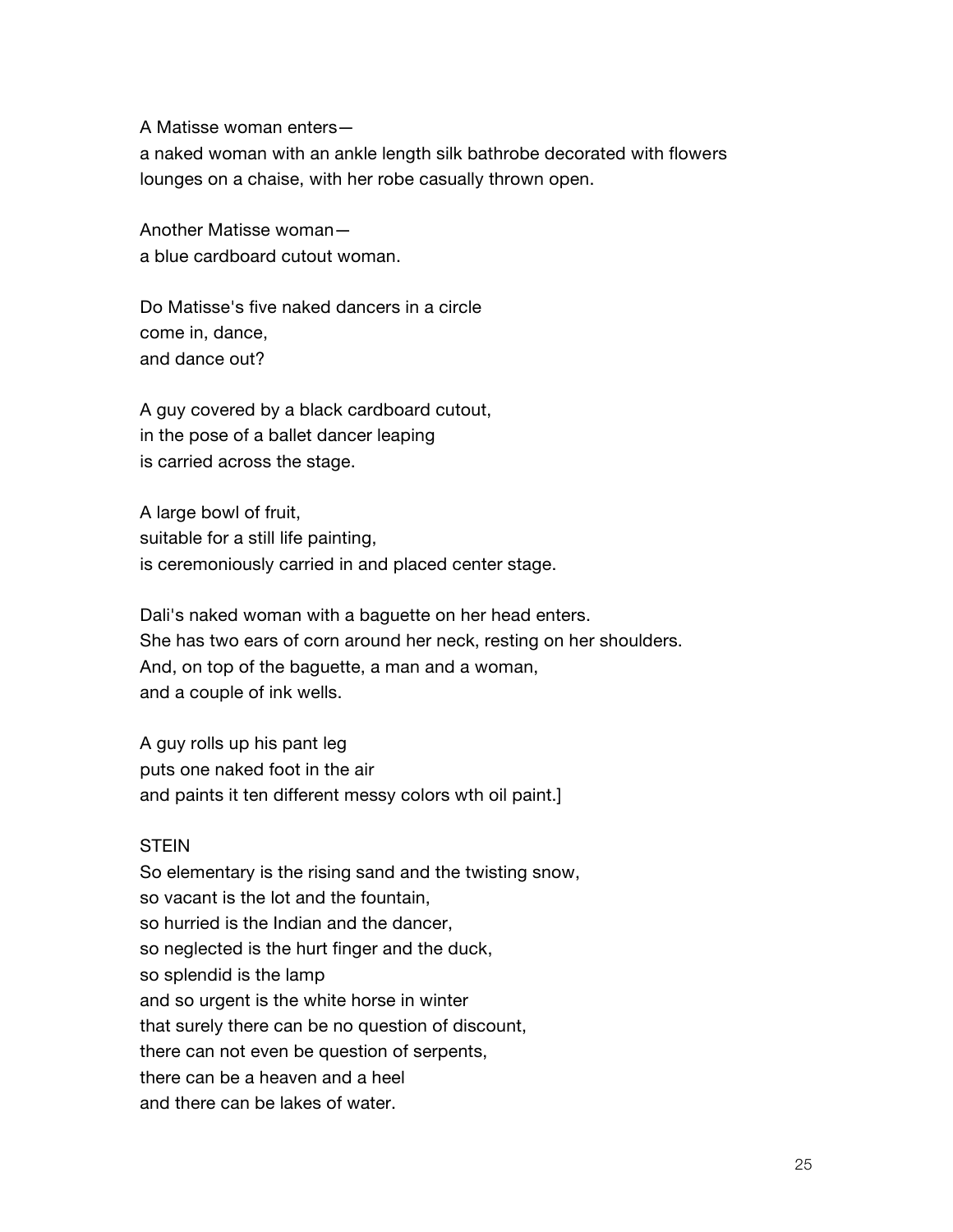What is lively. That which radium advances and porches close and lynx eyes shudder. It is a gloom and entrancing is captivating.

Is it astonishing that red and green are rosy red and violet green, is it surprising that so rich a thing shows a certain little thing, shows that every bit of blue is precious and this is shown by finding, by finding and obtaining, by not silencing disentangling, by never refusing resigning.

A tall scale, a sour glass, a tight stretch, an even table, a celebrated circus and a melodion, these and many more mistakes have no attributes, they are careless. A weight, what is a weight a weight is a lifting of cows and horses and bridges and everything. Even even more than a cellar more loud than a sun, more likely than a sturgeon, more likely, most likely, this was so bright and so occurrent and so bees in wax, bees and bees in wax. What is cat is a cat and what is splendid is a mouse and what is driven is a dog and what is curly is a cow.

#### [Now

all these crazy party people come together and do group a opera singing of Stein text again, to the music of Satie.]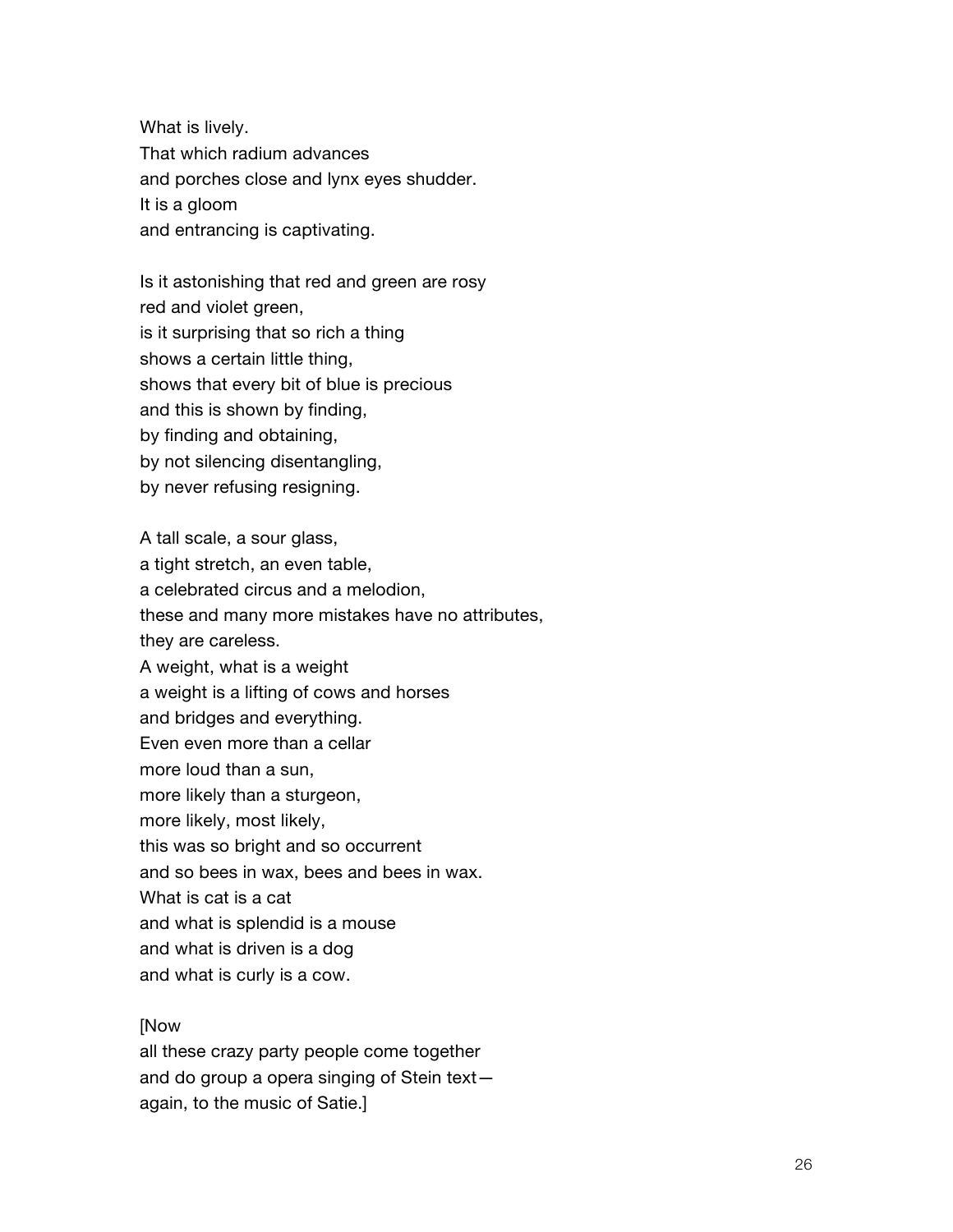GROUP OPERA SONG He did use the complete way of showing leading being staying and staying being saying what was knowing being saying. He did say what he did say and that was to say that many kept away there where they said what they knew they said when they stayed as they stayed. He did not say that they stayed away. He did not say that staying they were saying that they were knowing that they were saying that they were staying. He did say that staying they were saying that they were knowing what they were saying, he did say that they were staying. He did not say that he was staying when he was saying that he was knowing what he was saying. He did not say that he was saying what he was knowing what he was saying. He was saying that he was knowing that he was saying what he was saying and he did say that he was knowing he was staying. He did not say that he would be staying. He did not say that he would be knowing

that he was saying what he was saying.

He did say that if he would be staying

he would be knowing he was saying what he was saying.

He did say that he would be saying

what he would be saying

and he would be staying when he would be staying.

He did say he would be staying.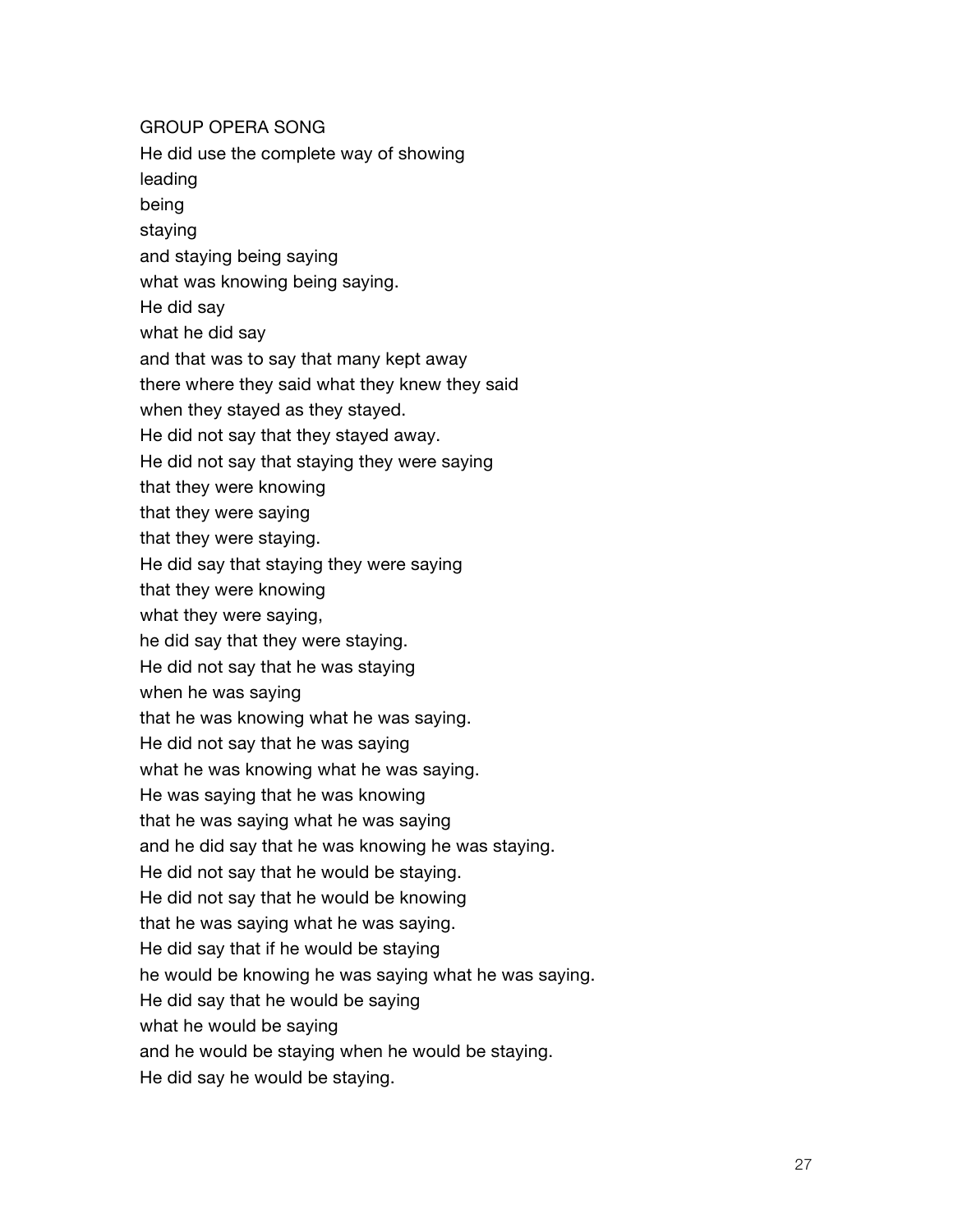[And after the big group opera song all these characters from paintings and sculptures make themselves comfortable saying things like "can I get you a coffee?" and other social niceties as they arrange themselves as though they are ready for a conversation.]

### ANOTHER CRITIC SPEAKS UP

You know I am a big admirer of your work.

Of you

and of your work.

I think what you do is

wonderful.

And yet,

from time to time,

someone might do what they will come to consider

just a sketch.

A sketch of a thought

that they were thinking at one time.

But it is the sort of thing that never leaves the studio.

It is, rather, a memorandum of a thought

that might lead to another thought

and even to another thought still

that will really be worth thinking.

And, indeed, in that case,

the sketch is probably better left in the studio,

or even,

it might be useful if the sketch were simply to become lost

so that some years later

it will not be found

and used to do some damage to the reputation of the thinker.

In fact,

if you like,

I can take it away

and see to it

that it is never seen again.

PICASSO No, thank you.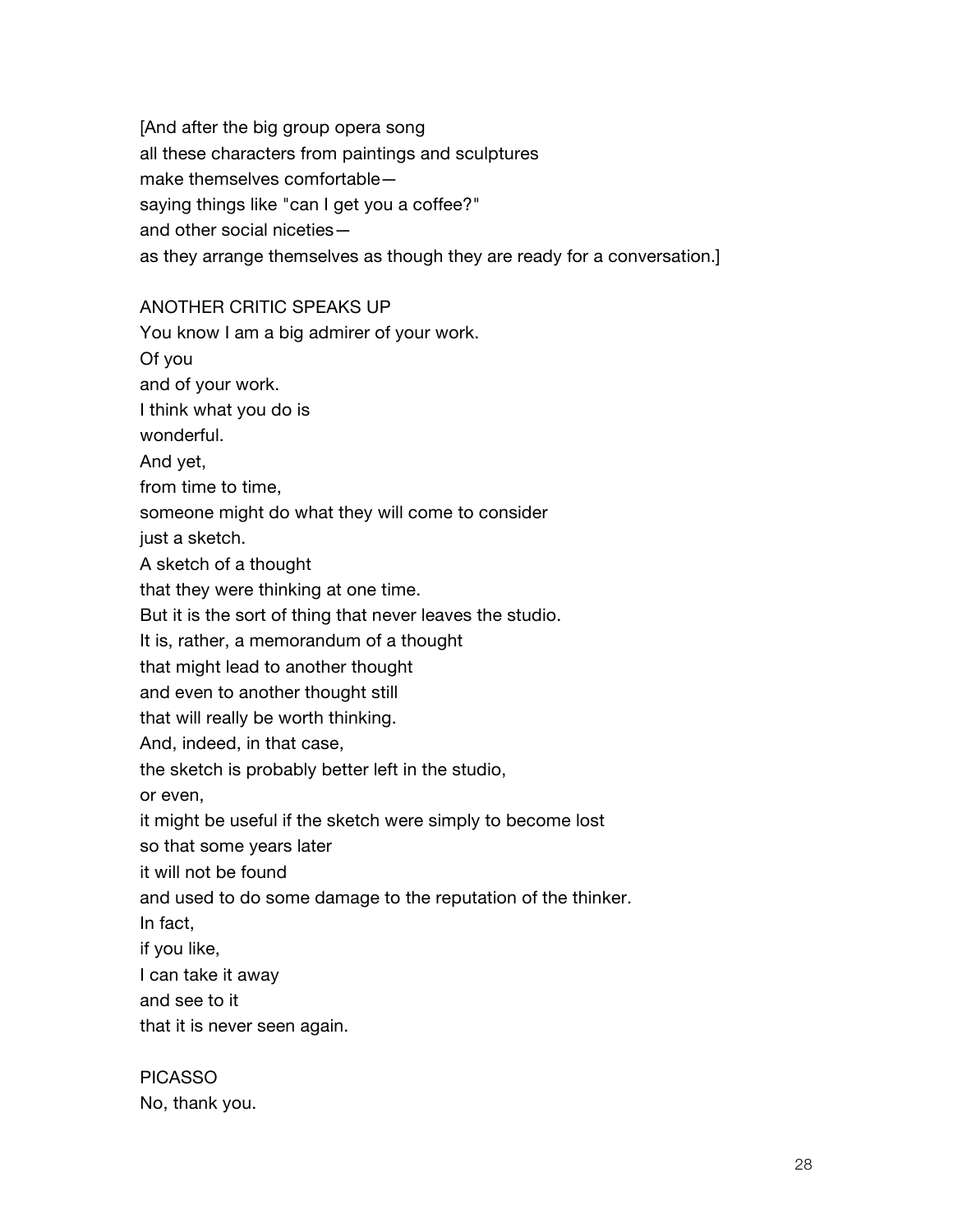ANOTHER CRITIC What do you call it?

PICASSO I call it The Brothel.

ANOTHER BYSTANDER Some of us think this is not the best title for it. Some of us have been encouraging him to change the title

ANOTHER CRITIC What would you call it?

ANOTHER BYSTANDER Some of us have been encouraging him to change the title to Desmoiselles d'Avignon.

ANOTHER CRITIC And that would change everything!

[Another Critic throws up his hands and stomps out.

Picasso resumes painting.

We hear the opening clown music of Satie's Parade. music of Satie's Parade. music of Satie's Parade. music of Satie's Parade. music of Satie's Parade. music of Satie's Parade. music of Satie's Parade. music of Satie's Parade. music of Satie's Parade. music of Satie's Parade. music of Satie's Parade. music of Satie's Parade.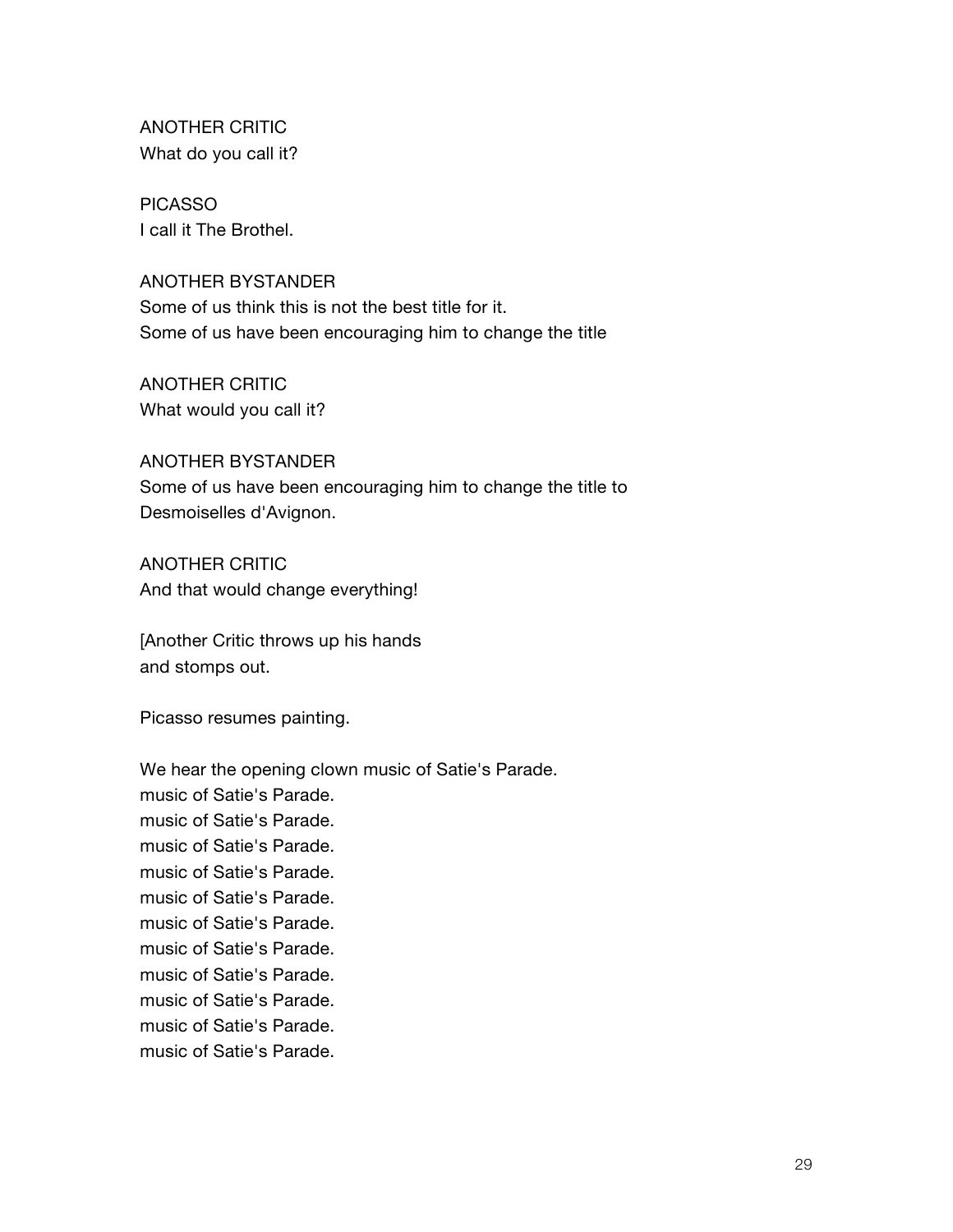music of Satie's Parade. music of Satie's Parade. music of Satie's Parade. music of Satie's Parade.

Another Bystander takes off all his clothes and climbs us a little stepladder and steps down inside a six foot tall vase.

A moment later, Another Bystander emerges from the vase completely covered in, and dripping, black oil.

He gets out of the vase and does a "dance."

The dance might be called The Dying Crow.

He writhes, he slithers to the ground, he rolls around on a huge piece of white paper, making an ink drawing with his body. He rubs up against a "canvas" on one of the walls, making another ink painting.

At some point he might find a smaller vat of black oil and if, in fact, the black oil is really liquid dark chocolate, he could drink the vat of black oil.

And so forth: other dance performance moments.

The Dying Crow The Dying Crow The Dying Crow The Dying Crow The Dying Crow The Dying Crow The Dying Crow The Dying Crow The Dying Crow The Dying Crow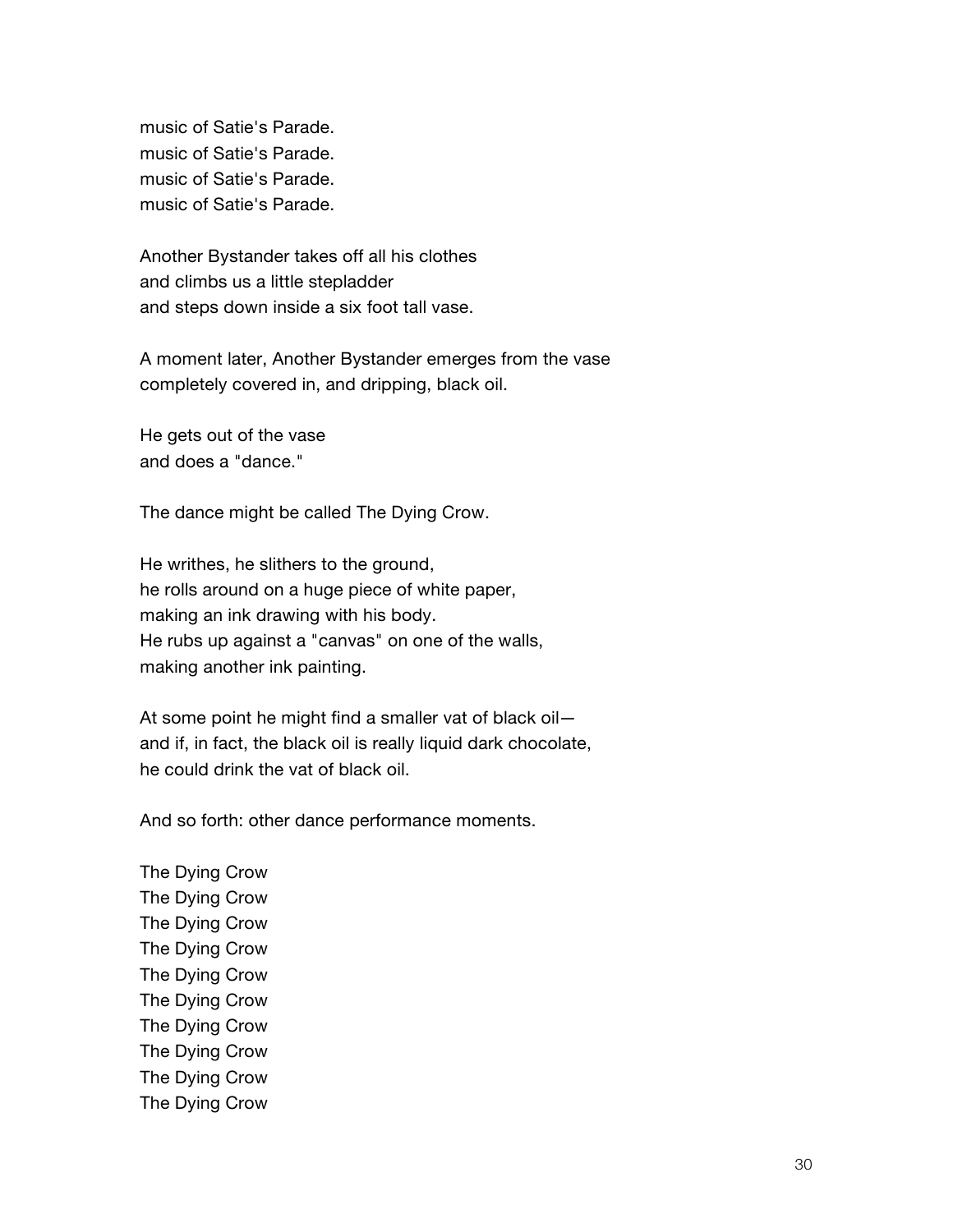The Dying Crow The Dying Crow The Dying Crow The Dying Crow The Dying Crow The Dying Crow The Dying Crow The Dying Crow The Dying Crow The Dying Crow The Dying Crow The Dying Crow

The Dying Crow dancer is finally joined by nearly the entire cast, now turned into dancers.

And they perform one of the dance sections from Diaghilev's Parade that mobilizes many dancers. This is the flat out party in full swing the way it was in Picasso's studio when he had a party.

Of course, these are artists and friends of Picasso's they aren't dancers and so they won't dance like people who have danced all their lives. But they will have a good time. And we may even think, if Diaghilev was at this party of Picasso's, maybe that's where he got the idea for Parade.

Diaghilev's Parade Diaghilev's Parade Diaghilev's Parade Diaghilev's Parade Diaghilev's Parade Diaghilev's Parade Diaghilev's Parade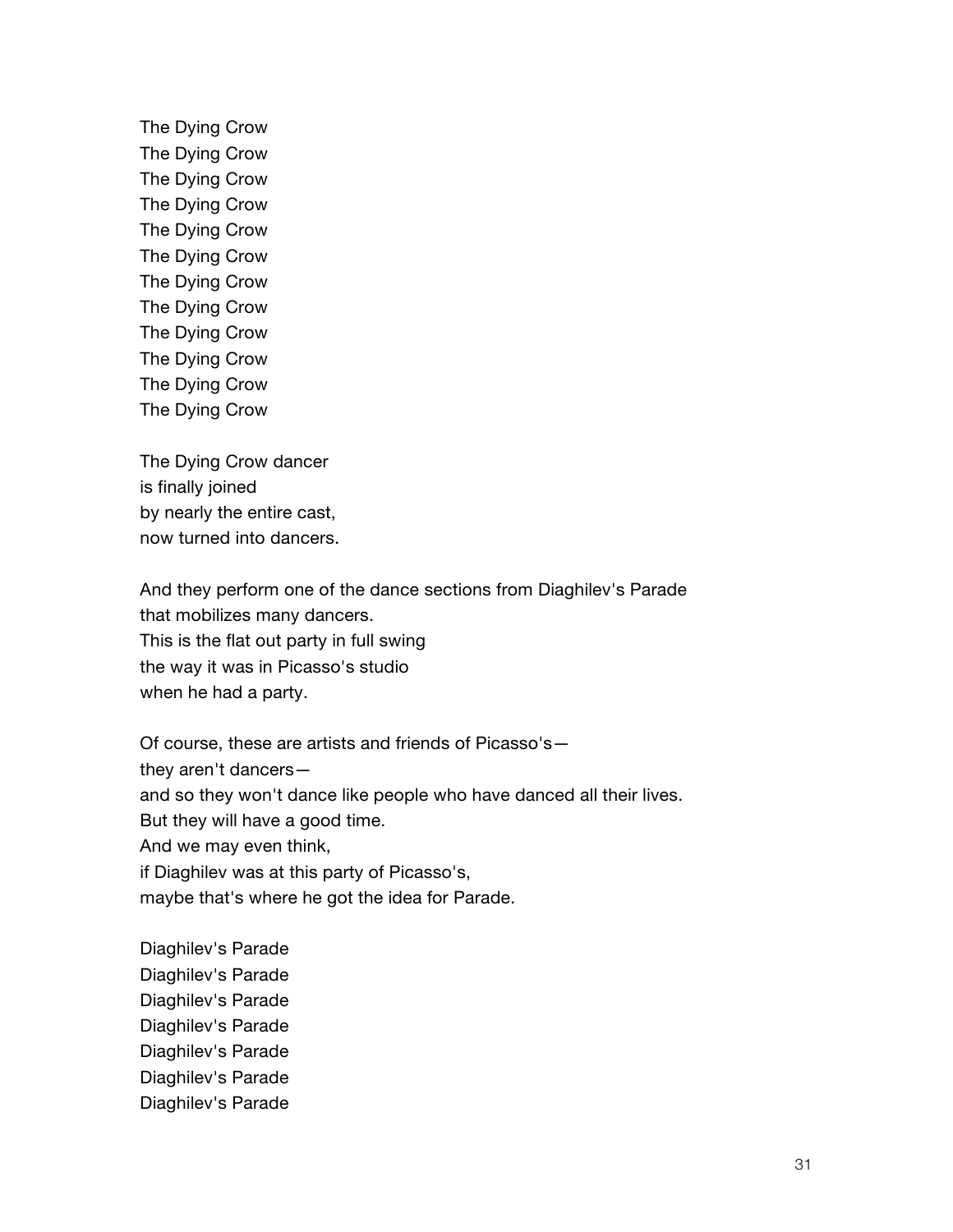Diaghilev's Parade Diaghilev's Parade Diaghilev's Parade Diaghilev's Parade Diaghilev's Parade Diaghilev's Parade Diaghilev's Parade Diaghilev's Parade Diaghilev's Parade Diaghilev's Parade Diaghilev's Parade Diaghilev's Parade Diaghilev's Parade Diaghilev's Parade Diaghilev's Parade Diaghilev's Parade Diaghilev's Parade Diaghilev's Parade Diaghilev's Parade Diaghilev's Parade Diaghilev's Parade Diaghilev's Parade Diaghilev's Parade Diaghilev's Parade Diaghilev's Parade Diaghilev's Parade Diaghilev's Parade Diaghilev's Parade Diaghilev's Parade Diaghilev's Parade Diaghilev's Parade Diaghilev's Parade Diaghilev's Parade Diaghilev's Parade Diaghilev's Parade Diaghilev's Parade Diaghilev's Parade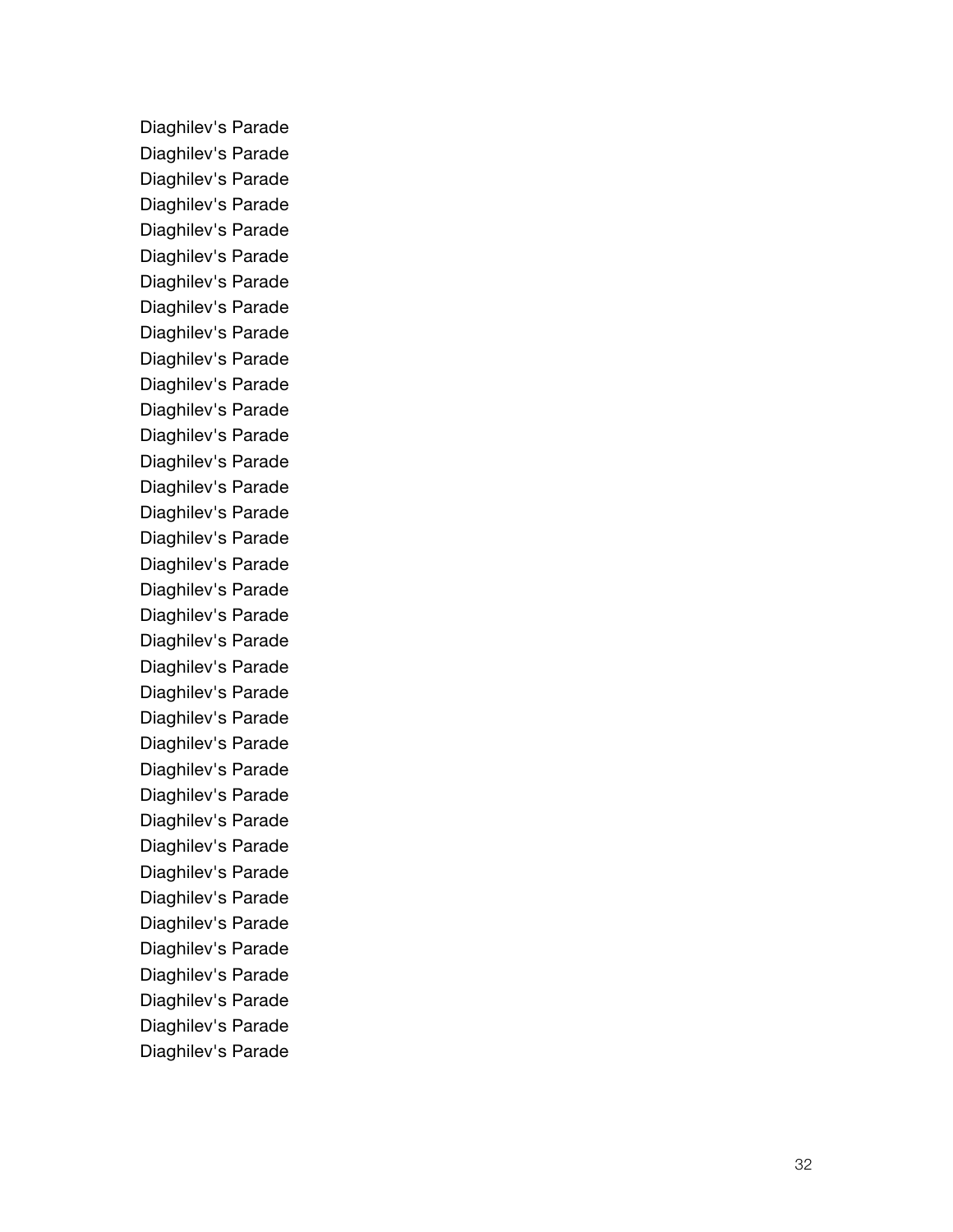In the midst of the ballet, Apollinaire steps out of the dance and goes downstage right and speaks directly to the audience. Much of what he says will be inaudible with all the commotion going on, and that's on purpose. And what he says is clearly pathetic and maybe stupid and, at least, inadequate to the occasion, which is the point.

Right after Apollinaire or maybe at the same time, Nijinsky also steps out of the dance, and he goes downstage left and speaks directly to the audience while the ballet goes on.

[If the production is done as an immersive event with actors and audience together in a big black box studio, then Apollinaire and Nijinsky can each go toward different corners of the room and address just those members of the audience near them, so people at a distance can't hear what they are saying, or, certainly, not more than an occasional word, so that each section of the audience gets a different play.]

#### APOLLINAIRE

Cubism differs from the old schools of painting in that it aims, not at the art of imitation but at an art of conception, which tends to rise to the height of creation.

Scientific cubism is the art of painting new structures out of the elements borrowed not from the reality of sight, but from the reality of insight.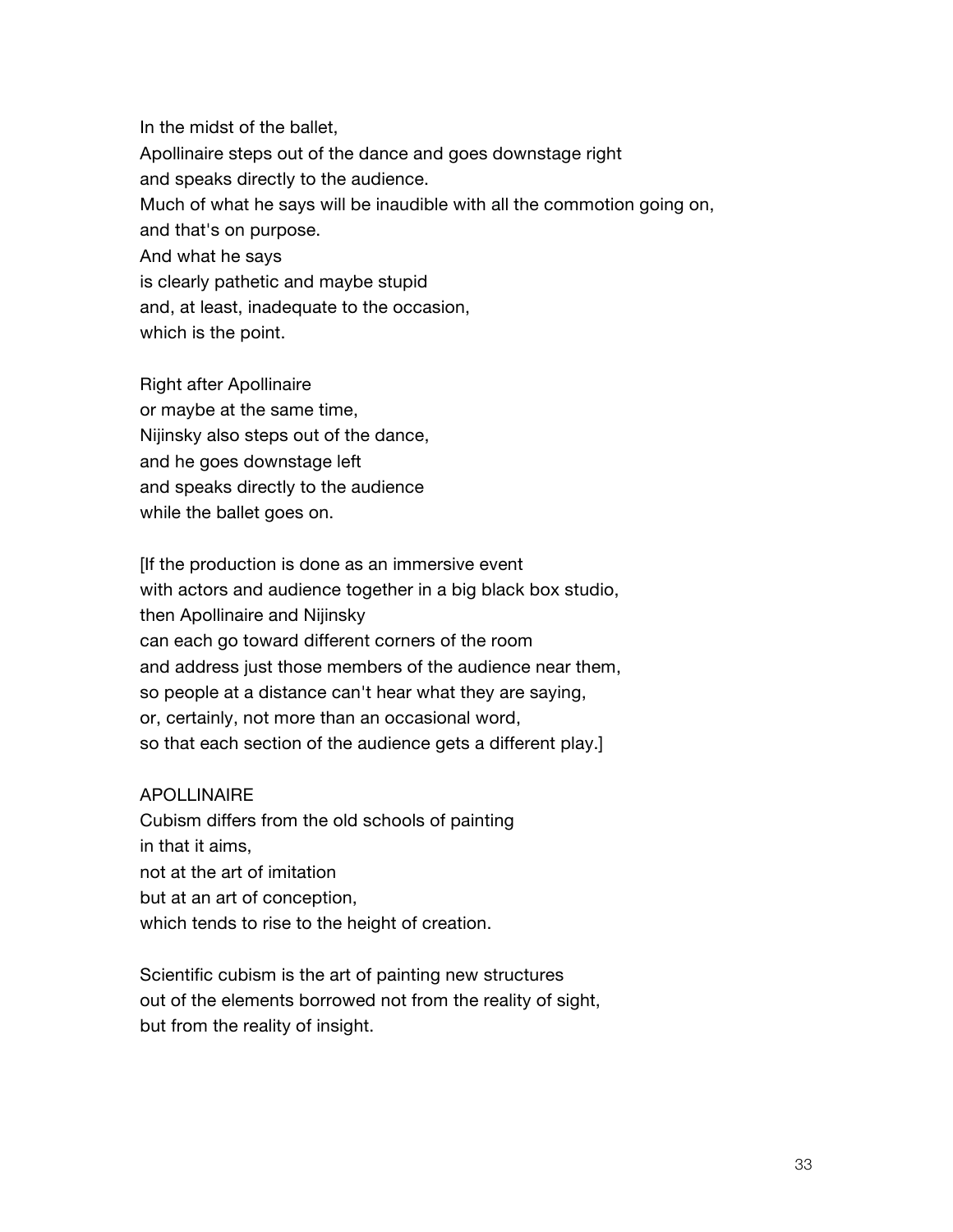Physical cubism is the art of painting new structures with elements borrowed, for the most part, from visual reality.

Orphic cubism is the art of painting new structures out of elements which have not been borrowed from the visual sphere, but have been created entirely by the artist himself.

The new art clothes its creations with a grandiose and monumental appearance which surpasses anything else conceived by the artists of our time. I love the art of today because above all I love the light, for man loves light more than anything; it was he who invented fire.

Greek art had a purely human conception of beauty. It took man as the measure of perfection. But the art of the new painters takes the infinite universe as its ideal.

There has been a certain amount of suspicion, notably in the case of recent painters, of some collective hoax or error. But in all the history of art, there is not a single instance of such general collaboration in artistic fraud or error.

It is the social function of great poets and great artists to renew continually the appearance nature has for the eyes of men. Without artists, the sublime idea we have of the universe would collapse. The order that we find in nature, which is only an effect of art, of human intelligence, would vanish at once. Everything would break up in chaos.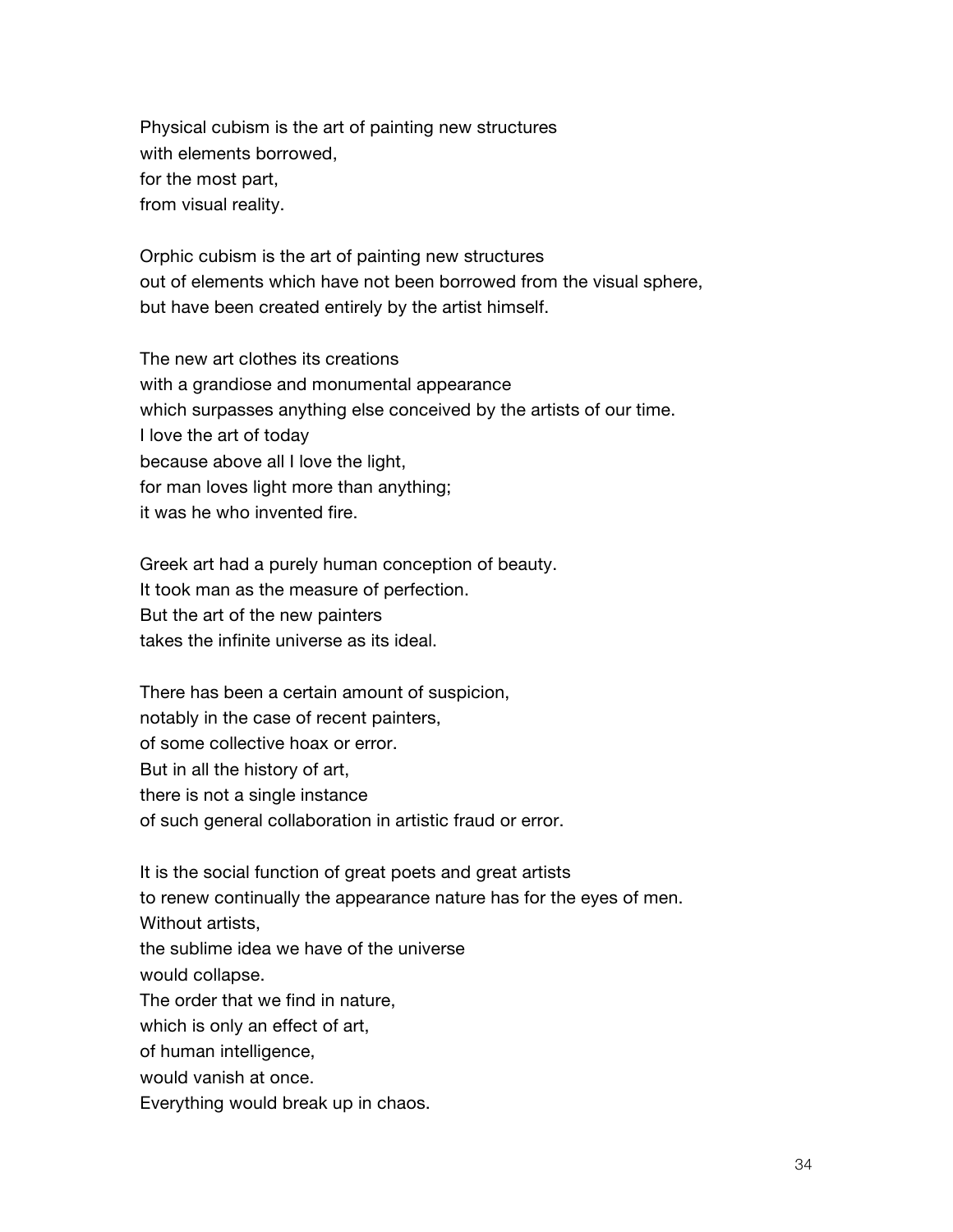There would be no seasons, no civilization, no thought. Even life would give way.

### **NIJINSKY**

Diaghilev dyes his down so as not to be old. Diaghilev's hair is gray. Diaghilev buys black hair creams and rubs them within. I noticed this cream on Diaghilev's pillows, which have black pillowcases. I do not like dirty pillowcases and and so felt disgusted when I saw them.

Diaghilev has two false front teeth. I noticed this because when he is disconcerted he touches them with his tongue. They move, and I can see them. Diaghilev reminds me of a wicked old woman when he moves his two front teeth…

Diaghilev like to be talked about and therefore wore a monocle surrounded by one eye. I asked him why he wore a monocle, for I noticed that he saw well without a monocle. Then Diaghilev told me that one of his eyes saw defectively. I realized then that Diaghilev had told me a flop. I felt deeply hurt…

I loved him sincerely and, when he told me that the love of women was a terrible thing, I believed him.

I began to detest him quite openly, and once I pushed him on a street in Paris. I pushed him because I considered necessary to show him that I was not afraid of him. Diaghilev hit me with his cane because I needed to leave him. He felt that I wanted to jump away, and therefore he ran after me. I half run, half walked. I was afraid of individual noticed. I noticed that people be looking. I felt a pain in my leg and pushed Diaghilev. I pushed him individual slightly because I felt not anger against Diaghilev but tears. I wept. Diaghilev scolded me. Diaghilev be gnashing his teeth, and I felt sad and dejected. I could no longer control myself and begin to walk slowly. Diaghilev too began to walk slowly. We both walk slowly. I do not remember where we were going. I be walking. He was walking. We went, and we arrived. We lived together for a long time…

And, after they have both stopped speaking, the ballet goes on, and they re-join the dancers.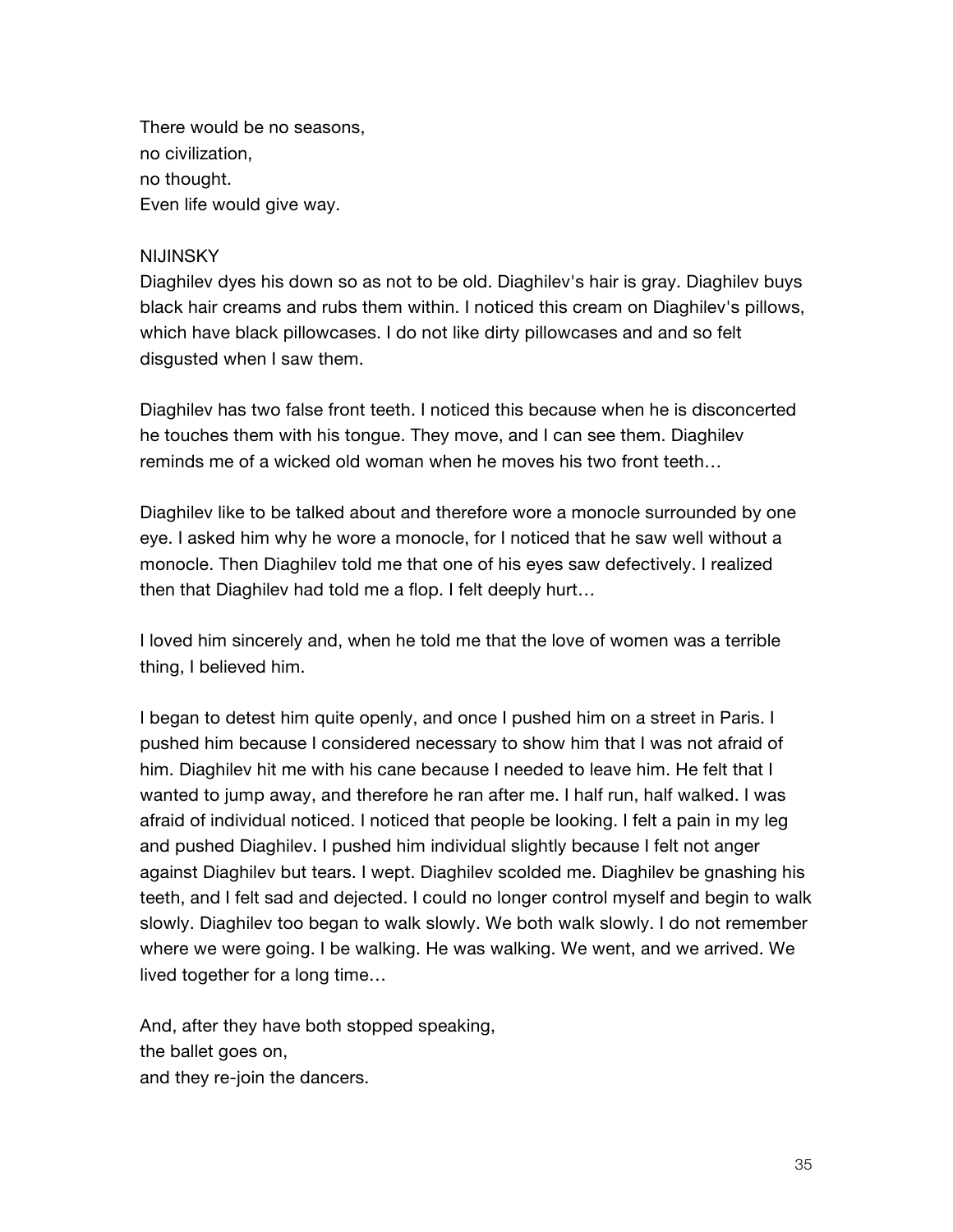Diaghilev's Parade Diaghilev's Parade Diaghilev's Parade Diaghilev's Parade Diaghilev's Parade Diaghilev's Parade Diaghilev's Parade Diaghilev's Parade Diaghilev's Parade Diaghilev's Parade Diaghilev's Parade Diaghilev's Parade Diaghilev's Parade Diaghilev's Parade Diaghilev's Parade Diaghilev's Parade Diaghilev's Parade Diaghilev's Parade Diaghilev's Parade Diaghilev's Parade Diaghilev's Parade Diaghilev's Parade Diaghilev's Parade Diaghilev's Parade Diaghilev's Parad e Diaghilev's Parade Diaghilev's Parade Diaghilev's Parade Diaghilev's Parade Diaghilev's Parade Diaghilev's Parade Diaghilev's Parade Diaghilev's Parade Diaghilev's Parade Diaghilev's Parade Diaghilev's Parade Diaghilev's Parade Diaghilev's Parade Diaghilev's Parade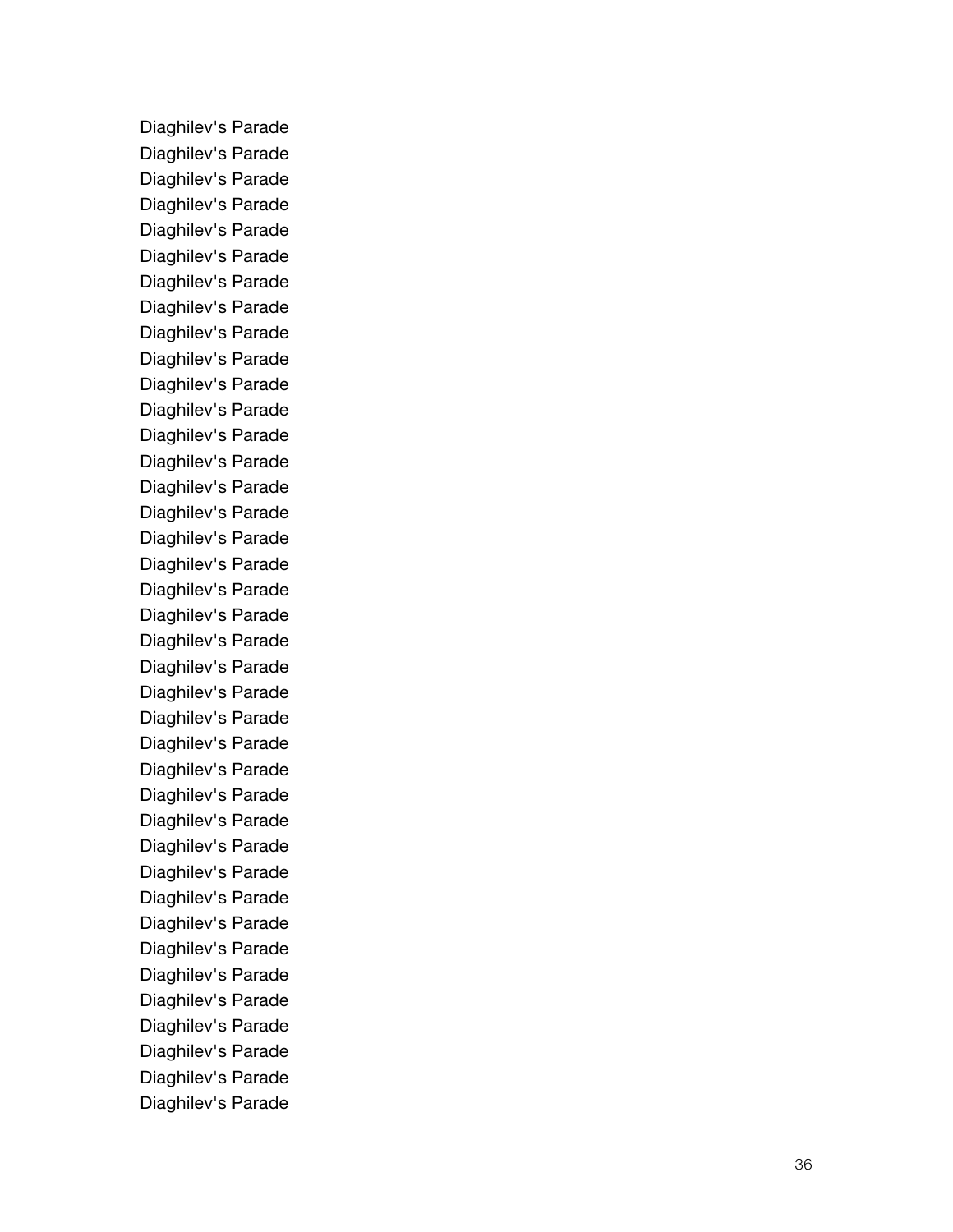Diaghilev's Parade Diaghilev's Parade Diaghilev's Parade Diaghilev's Parade Diaghilev's Parade

#### Finally

several people come in with a picnic blanket and spread it out and lie down on it and they are joined by the dancers who stop dancing and put on straw hats for the sun and bring out bottles of wine. They make a sylvan picnic.

We hear some quite, peaceful Satie music.

All is calm.

Picasso is looking at his canvas and picks up a brush to start painting again.

#### PICASSO

and it's raining all the green is wet but feels like it was made of fire and on their hands turned over tiles are jumping for pure joy and wringing hands with pinky missing on the one who made me—sorceress and after let them come to me to say they have no time that we can save it for another day and it's now late and that again and then already well the soup is nearly ready and the spoonful that I have to take an hour before is loving me because it's certain also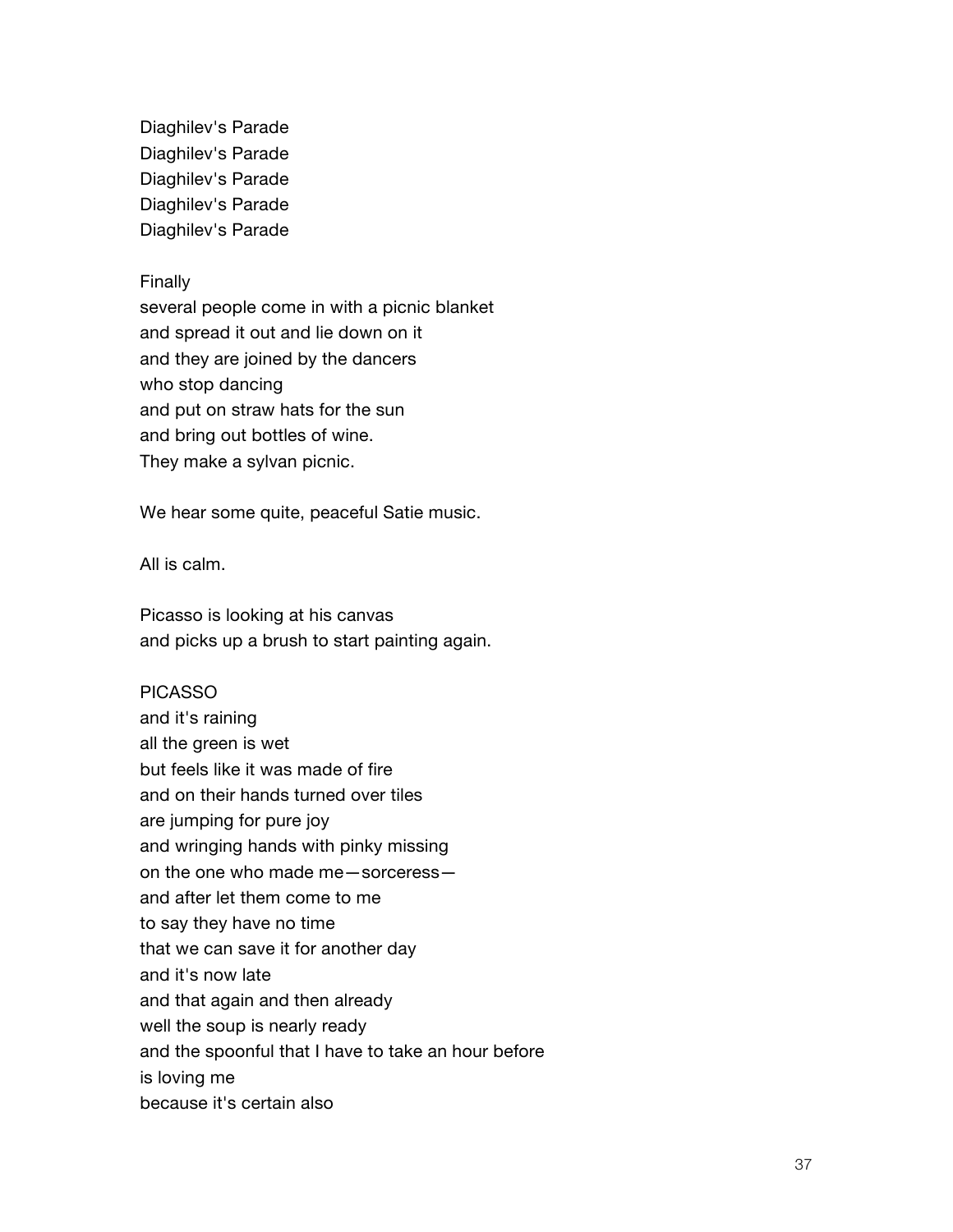that they'll tell me then that I forgot it but this glassy air the raindrops on the window have their shadows upside down so that you have to paint them from the bottom up and if it wasn't so nobody would have made a single thing forever.

[And just then two police officers come in seeking the masks stolen from the Louvre.]

**OFFICER** Excuse me. Would this be the studio of Pablo Picasso?

PICASSO Yes, it is.

**OFFICER** And would you be that person?

PICASSO I am.

**OFFICER** We have come on the basis of confidential information that suggests you have stolen some items from the collections of the Louvre.

PICASSO I beg your pardon.

**OFFICER** Two Iberian masks have been stolen from the Louvre, and we have reason to believe they are in your possession.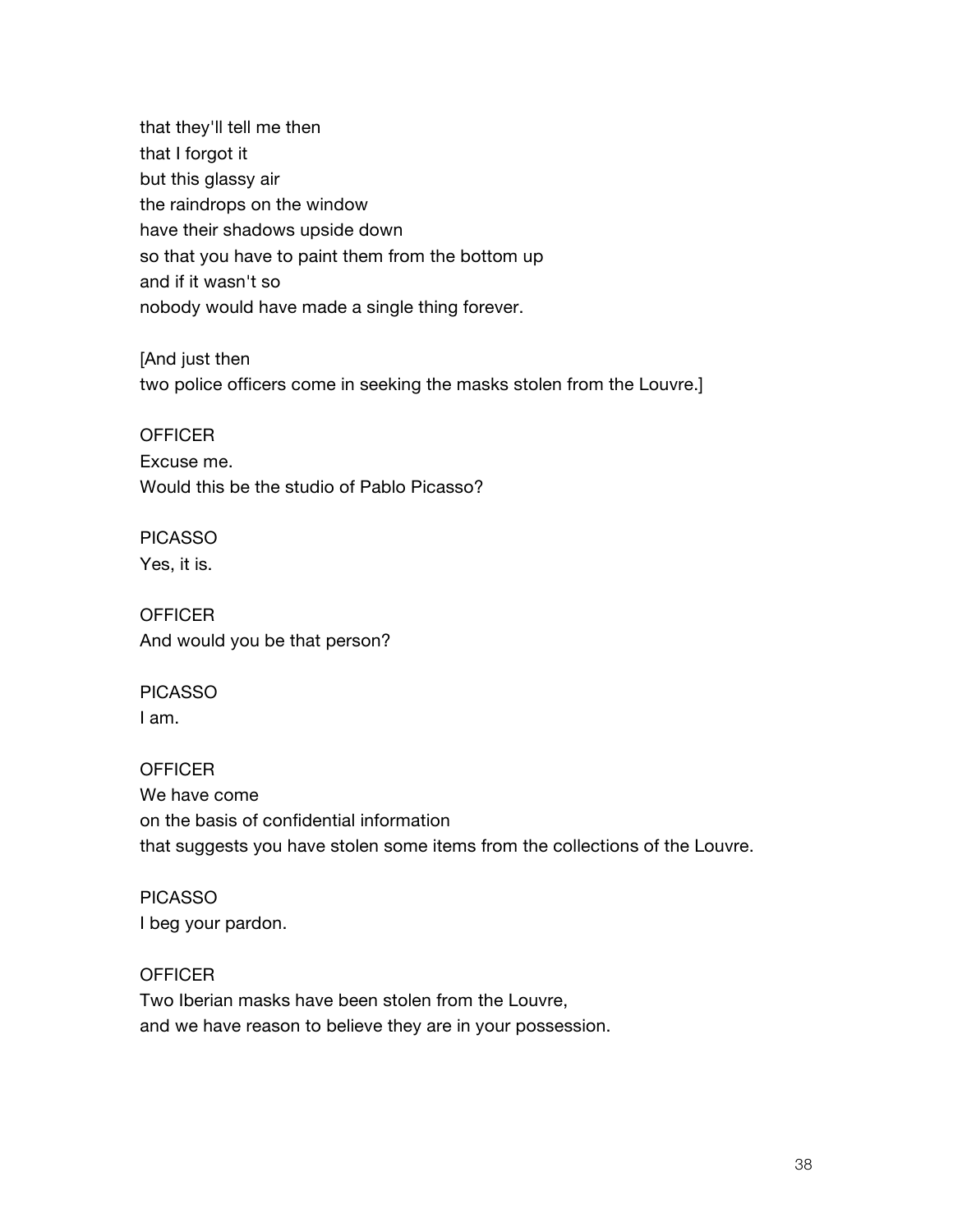PICASSO As it happens, I have two Iberian masks in my studio. But I don't believe they were stolen.

**OFFICER** Where did you get them?

PICASSO I purchased them in the Place des Abesses from someone who was there at the time selling shoes and clothes and these masks.

**OFFICER** May we see them?

PICASSO Yes. Of course.

[Fernande has already quietly gone and fetched the masks and now hands them to Picasso.}

PICASSO These are the masks I have.

**OFFICER** These are the masks stolen from the Louvre.

PICASSO I am an artist. I would never steal anything.

**OFFICER** Is that a fact? In any event, I don't suppose we have any proof to the contrary. But we will have to take these masks.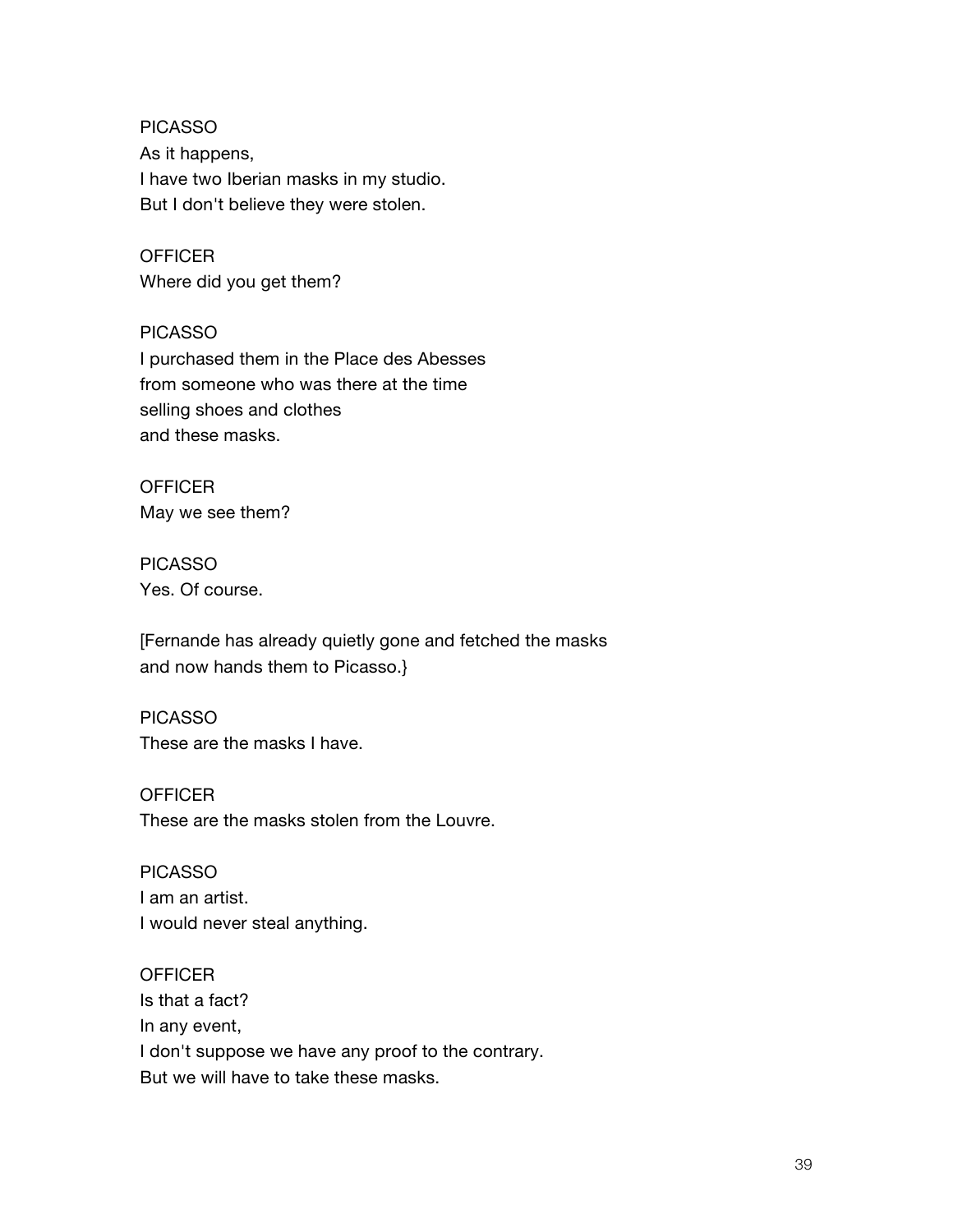PICASSO Do I know they belong to the Louvre?

**OFFICER** If the Louvre says they do not, we will return them.

PICASSO And do I know I can trust you?

**OFFICER** My identification.

[he shows his papers to Picasso]

PICASSO We will give you the masks, then. You know where to find us if the Louvre says they do not belong to the museum.

**OFFICER** Exactly. Good day, sir.

PICASSO Good day.

[The police turn and leave.

Silence.

After a moment, one of Picasso's friends speaks up.]

A FRIEND Really, maybe this is a good reason to roll up the canvas and throw it away.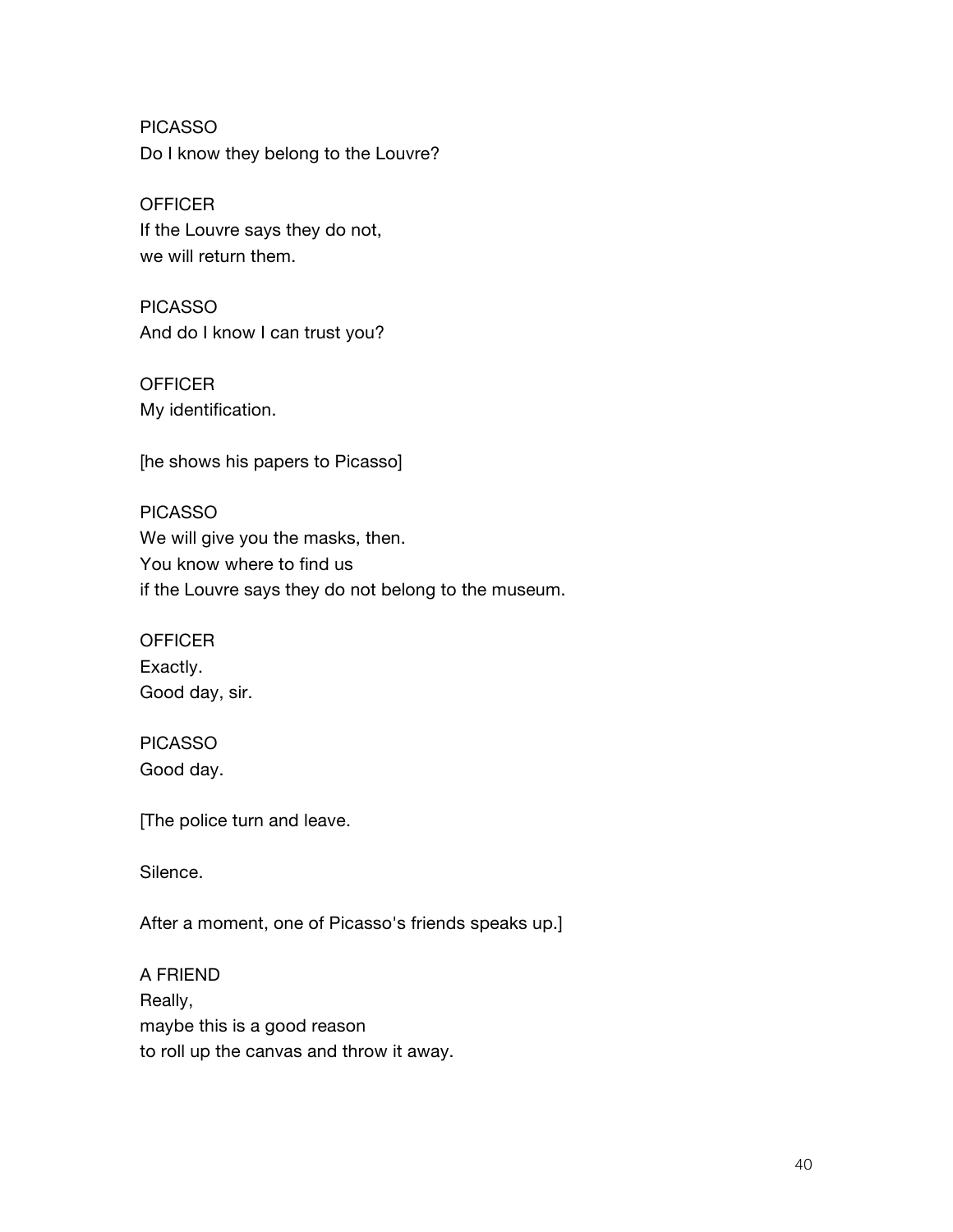ANOTHER FRIEND It's not a great loss.

ANOTHER FRIEND I think you won't miss it.

ANOTHER FRIEND It's not your best. You know I love what you do. But this this is not something you need to keep.

ANOTHER FRIEND All in all, it might be best to put it some place where it will never be found.

[Everyone looks around at one another, they gather up their belongings, and they all leave.

Picasso is left alone.

(Or is Fernande still there?)

He does not quit. He returns to painting his painting as the lights fade to dark,

as we hear Satie music Satie music Satie music Satie music Satie music Satie music Satie music Satie music Satie music Satie music